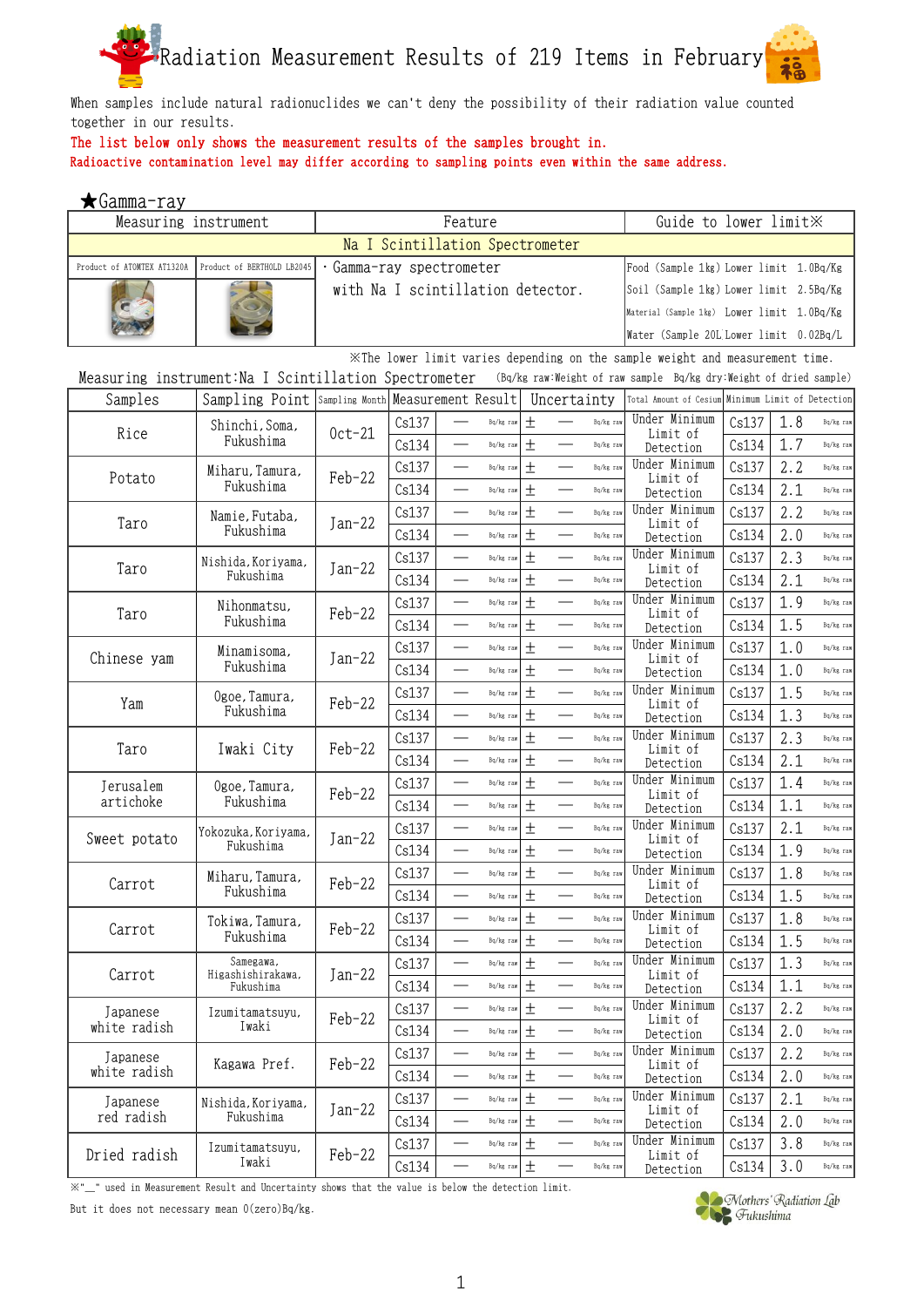(Bq/kg raw:Weight of raw sample Bq/kg dry:Weight of dried sample)

| Samples       | Sampling Point Sampling Month Measurement Result |          |       |                          |           |        | Uncertainty                           | Total Amount of Cesium     |       | Minimum Limit of Detection |           |
|---------------|--------------------------------------------------|----------|-------|--------------------------|-----------|--------|---------------------------------------|----------------------------|-------|----------------------------|-----------|
|               | Nihonmatsu,                                      | Feb-22   | Cs137 |                          | Bq/kg raw | $^{+}$ | Bq/kg raw                             | Under Minimum              | Cs137 | 2.1                        | Bq/kg raw |
| Cabbage       | Fukushima                                        |          | Cs134 |                          | Bq/kg raw | $\pm$  | Bq/kg raw                             | Limit of<br>Detection      | Cs134 | 1.6                        | Bq/kg raw |
|               | Yanaizu, Kawanuma,                               |          | Cs137 |                          | Bq/kg raw | $\pm$  | Bq/kg raw                             | Under Minimum              | Cs137 | 3.5                        | Bq/kg raw |
| Cabbage       | Fukushima                                        | $Jan-22$ | Cs134 | $\overline{\phantom{a}}$ | Bq/kg raw | $\pm$  | $\qquad \qquad$<br>Bq/kg raw          | Limit of<br>Detection      | Cs134 | 3.2                        | Bq/kg raw |
| Chinese       |                                                  |          | Cs137 | $\overline{\phantom{0}}$ | Bq/kg raw | $\pm$  | Bq/kg raw                             | Under Minimum              | Cs137 | 2.7                        | Bq/kg raw |
| cabbage       | Minamisoma,<br>Fukushima                         | $Jan-22$ | Cs134 |                          | Bq/kg raw | 土      | $\overline{\phantom{0}}$<br>Bq/kg raw | Limit of                   | Cs134 | 2.5                        | Bq/kg raw |
|               |                                                  |          |       |                          |           |        |                                       | Detection<br>Under Minimum |       |                            |           |
| Chinese       | Miharu, Tamura,                                  | Feb-22   | Cs137 | $\overline{\phantom{a}}$ | Bq/kg raw | $\pm$  | $\overline{\phantom{0}}$<br>Bq/kg raw | Limit of                   | Cs137 | 2.5                        | Bq/kg raw |
| cabbage       | Fukushima                                        |          | Cs134 |                          | Bq/kg raw | $\pm$  | Bq/kg raw                             | Detection                  | Cs134 | 2.4                        | Bq/kg raw |
| Chinese       | Ibaraki Pref.                                    | Feb-22   | Cs137 |                          | Bq/kg raw | $\pm$  | Bq/kg raw                             | Under Minimum<br>Limit of  | Cs137 | 2.4                        | Bq/kg raw |
| cabbage       |                                                  |          | Cs134 | $\overline{\phantom{0}}$ | Bq/kg raw | $\pm$  | Bq/kg raw                             | Detection                  | Cs134 | 2.2                        | Bq/kg raw |
| Broccoli      | Fukushima,                                       | $Feb-22$ | Cs137 |                          | Bq/kg raw | $\pm$  | Bq/kg raw                             | Under Minimum<br>Limit of  | Cs137 | 2.1                        | Bq/kg raw |
|               | Fukushima Pref.                                  |          | Cs134 |                          | Bq/kg raw | $\pm$  | $\overline{\phantom{0}}$<br>Bq/kg raw | Detection                  | Cs134 | 1.7                        | Bq/kg raw |
|               | Tamura, Koriyama,                                |          | Cs137 | $\overline{\phantom{0}}$ | Bq/kg raw | $\pm$  | $\overline{\phantom{0}}$<br>Bq/kg raw | Under Minimum              | Cs137 | 3.4                        | Bq/kg raw |
| Spinach       | Fukushima                                        | $Jan-22$ | Cs134 | $\overline{\phantom{a}}$ | Bq/kg raw | $\pm$  | $\overline{\phantom{0}}$<br>Bq/kg raw | Limit of<br>Detection      | Cs134 | 3.2                        | Bq/kg raw |
|               |                                                  |          | Cs137 |                          | Bq/kg raw | $\pm$  | Bq/kg raw                             | Under Minimum              | Cs137 | 3.1                        | Bq/kg raw |
| Spinach       | Ibaraki Pref.                                    | $Jan-22$ | Cs134 |                          | Bq/kg raw | $\pm$  | $\overline{\phantom{0}}$<br>Bq/kg raw | Limit of                   | Cs134 | 2.9                        | Bq/kg raw |
|               |                                                  |          |       | $\sim$                   | Bq/kg raw | $\pm$  | $\overline{\phantom{0}}$<br>Bq/kg raw | Detection<br>Under Minimum |       | 3.6                        | Bq/kg raw |
| Canola flower | Iwaki City                                       | Feb-22   | Cs137 |                          |           |        |                                       | Limit of                   | Cs137 |                            |           |
|               |                                                  |          | Cs134 |                          | Bq/kg raw | $\pm$  | Bq/kg raw                             | Detection<br>Under Minimum | Cs134 | 3.4                        | Bq/kg raw |
| Tsubomina     | Tamura, Koriyama,                                | $Jan-22$ | Cs137 | $\overline{\phantom{0}}$ | Bq/kg raw | 土      | Bq/kg raw                             | Limit of                   | Cs137 | 3.3                        | Bq/kg raw |
|               | Fukushima                                        |          | Cs134 |                          | Bq/kg raw | $\pm$  | Bq/kg raw                             | Detection                  | Cs134 | 3.1                        | Bq/kg raw |
| Tsubomina     | Iwaki City                                       | $Feb-22$ | Cs137 |                          | Bq/kg raw | $\pm$  | Bq/kg raw                             | Under Minimum<br>Limit of  | Cs137 | 3.7                        | Bq/kg raw |
|               |                                                  |          | Cs134 |                          | Bq/kg raw | $\pm$  | $\overline{\phantom{0}}$<br>Bq/kg raw | Detection                  | Cs134 | 3.4                        | Bq/kg raw |
|               | Hiwada, Koriyama,                                |          | Cs137 | —<br>—                   | Bq/kg raw | 土      | Bq/kg raw<br>$\overline{\phantom{0}}$ | Under Minimum              | Cs137 | 2.7                        | Bq/kg raw |
| Asuparana     | Fukushima                                        | $Jan-22$ | Cs134 | <u>e a</u>               | Bq/kg raw | $\pm$  | $\equiv$<br>Bq/kg raw                 | Limit of<br>Detection      | Cs134 | 2.2                        | Bq/kg raw |
| Purple-stem   |                                                  |          | Cs137 |                          | Bq/kg raw | 土      | $\overline{\phantom{0}}$<br>Bq/kg raw | Under Minimum              | Cs137 | 3.0                        | Bq/kg raw |
| mustard       | Iwaki City                                       | $Feb-22$ | Cs134 | $\overline{\phantom{a}}$ | Bq/kg raw | $\pm$  | $\overline{\phantom{0}}$<br>Bq/kg raw | Limit of                   | Cs134 | 2.8                        | Bq/kg raw |
|               |                                                  |          | Cs137 |                          | Bq/kg raw | $\pm$  | Bq/kg raw                             | Detection<br>Under Minimum | Cs137 | 3.3                        | Bq/kg raw |
| Green onion   | Miharu, Tamura,<br>Fukushima                     | Feb-22   |       |                          |           |        |                                       | Limit of                   |       |                            |           |
|               |                                                  |          | Cs134 | $\overline{\phantom{a}}$ | Bq/kg raw | $\pm$  | Bq/kg raw                             | Detection                  | Cs134 | 3.1                        | Bq/kg raw |
| Green onion   | Fukushima,                                       | Feb-22   | Cs137 |                          | Bq/kg raw | $\pm$  | Bq/kg raw                             | Under Minimum<br>Limit of  | Cs137 | 3.4                        | Bq/kg raw |
|               | Fukushima Pref.                                  |          | Cs134 |                          | Bq/kg raw | 土      | Bq/kg raw                             | Detection                  | Cs134 | 3.2                        | Bq/kg raw |
| Burdock       | Tamura, Koriyama,                                | $Jan-22$ | Cs137 |                          | Bq/kg raw | $\pm$  | Bq/kg raw                             | Under Minimum<br>Limit of  | Cs137 | 2.1                        | Bq/kg raw |
|               | Fukushima                                        |          | Cs134 |                          | Bq/kg raw | 土      | Bq/kg raw                             | Detection                  | Cs134 | 1.7                        | Bq/kg raw |
|               |                                                  |          | Cs137 |                          | Bq/kg raw | $\pm$  | $\overline{\phantom{0}}$<br>Bq/kg raw | Under Minimum              | Cs137 | 2.0                        | Bq/kg raw |
| Yacon         | Iwaki City                                       | Feb-22   | Cs134 |                          | Bq/kg raw | $\pm$  | Bq/kg raw                             | Limit of<br>Detection      | Cs134 | 1.9                        | Bq/kg raw |
|               | Fukushima,                                       |          | Cs137 | $\overline{\phantom{a}}$ | Bq/kg raw | $\pm$  | Bq/kg raw<br>$\overline{\phantom{0}}$ | Under Minimum              | Cs137 | 2.8                        | Bq/kg raw |
| Yacon         | Fukushima Pref.                                  | Feb-22   | Cs134 | —                        | Bq/kg raw | $\pm$  | Bq/kg raw                             | Limit of                   | Cs134 | 2.6                        | Bq/kg raw |
|               |                                                  |          |       |                          |           | $\pm$  |                                       | Detection<br>Under Minimum |       |                            |           |
| Dried Yacon   | Watanabe, Iwaki                                  | $Feb-22$ | Cs137 |                          | Bq/kg raw |        | Bq/kg raw                             | Limit of                   | Cs137 | 2.6                        | Bq/kg raw |
|               |                                                  |          | Cs134 | $\overline{\phantom{0}}$ | Bq/kg raw | $\pm$  | Bq/kg raw                             | Detection                  | Cs134 | 2.1                        | Bq/kg raw |
| Tomato        | Yasuhara, Koriyama,                              | $Jan-22$ | Cs137 |                          | Bq/kg raw | $\pm$  | Bq/kg raw                             | Under Minimum<br>Limit of  | Cs137 | 1.3                        | Bq/kg raw |
|               | Fukushima                                        |          | Cs134 |                          | Bq/kg raw | $\pm$  | $\overline{\phantom{0}}$<br>Bq/kg raw | Detection                  | Cs134 | 1.1                        | Bq/kg raw |
| Tomato        | Iwaki City                                       | Feb-22   | Cs137 | $\overline{\phantom{0}}$ | Bq/kg raw | $\pm$  | Bq/kg raw                             | Under Minimum              | Cs137 | 2.1                        | Bq/kg raw |
|               |                                                  |          | Cs134 |                          | Bq/kg raw | $\pm$  | Bq/kg raw                             | Limit of<br>Detection      | Cs134 | 1.9                        | Bq/kg raw |
|               | Machiniwasaka,                                   |          | Cs137 | 4.9                      | Bq/kg raw | $\pm$  | 2.3<br>Bq/kg raw                      |                            | Cs137 | 1.8                        | Bq/kg raw |
| Soybeans      | Fukushima,<br>Fukushima Pref.                    | $Feb-22$ | Cs134 |                          | Bq/kg raw | 土      | Bq/kg raw                             | 4.9                        | Cs134 | 1.5                        | Bq/kg raw |
|               |                                                  |          | Cs137 | —<br>——                  | Bq/kg raw | $\pm$  | $\overline{\phantom{0}}$<br>Bq/kg raw | Under Minimum              | Cs137 | 1.4                        | Bq/kg raw |
| Blackbeans    | Miharu, Tamura,<br>Fukushima                     | $Feb-22$ | Cs134 |                          | Bq/kg raw | $\pm$  | Bq/kg raw                             | Limit of                   | Cs134 | 1.1                        | Bq/kg raw |
|               |                                                  |          |       |                          |           | $\pm$  | Bq/kg raw<br>$\overline{\phantom{0}}$ | Detection<br>Under Minimum |       |                            |           |
| Apple(pulp)   | Fukushima,<br>Fukushima Pref.                    | Feb-22   | Cs137 |                          | Bq/kg raw |        |                                       | Limit of                   | Cs137 | 2.1                        | Bq/kg raw |
|               |                                                  |          | Cs134 |                          | Bq/kg raw | $\pm$  | Bq/kg raw                             | Detection                  | Cs134 | 2.0                        | Bq/kg raw |

※"\_" used in Measurement Result and Uncertainty shows that the value is below the detection limit.

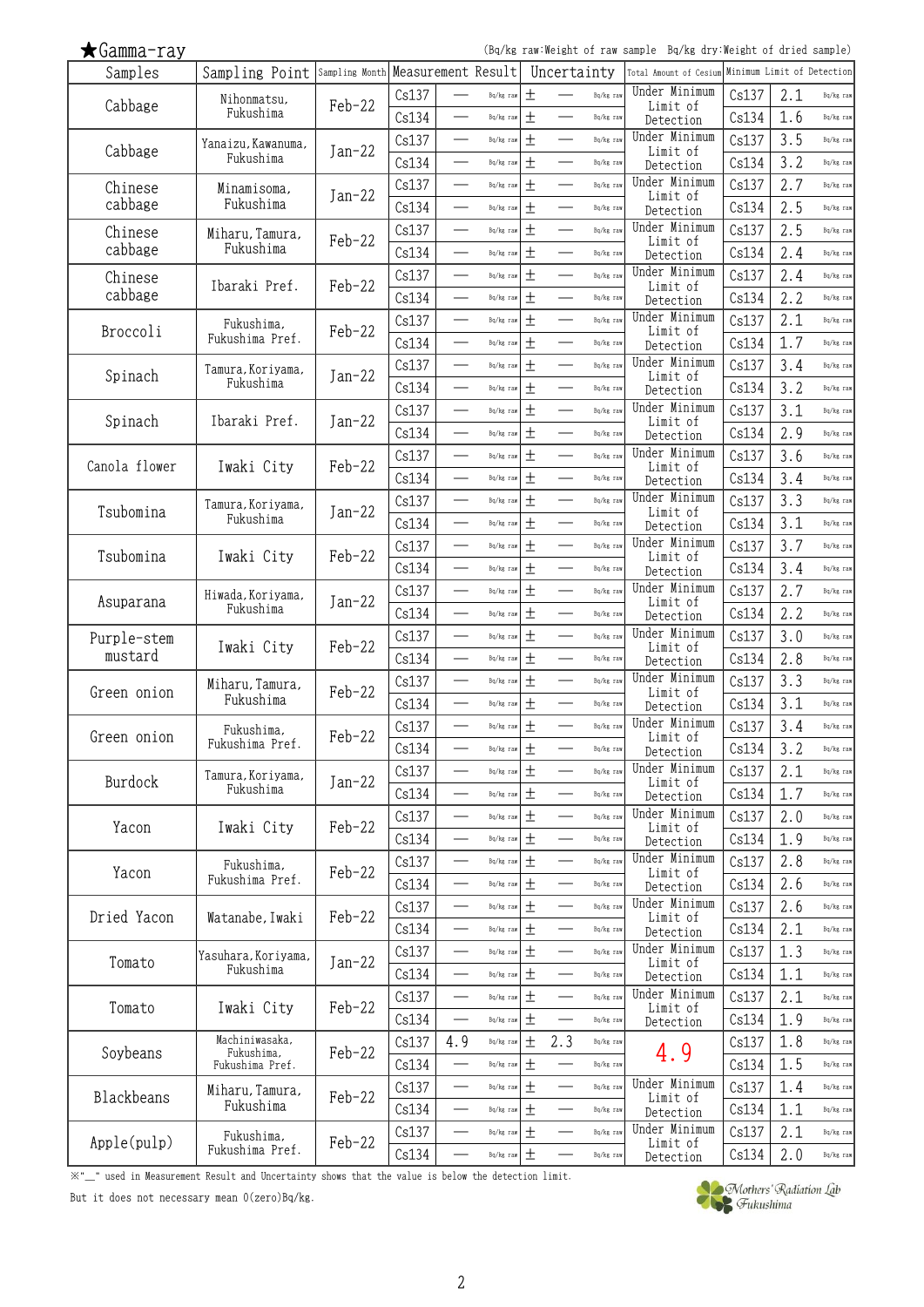(Bq/kg raw:Weight of raw sample Bq/kg dry:Weight of dried sample)

| Samples                           | Sampling Point Sampling Month Measurement Result |          |       |                          |           |        | Uncertainty              |           | Total Amount of Cesium     |       | Minimum Limit of Detection |           |
|-----------------------------------|--------------------------------------------------|----------|-------|--------------------------|-----------|--------|--------------------------|-----------|----------------------------|-------|----------------------------|-----------|
| Apple                             | Fukushima,                                       | Feb-22   | Cs137 |                          | Bq/kg raw | $^{+}$ |                          | Bq/kg raw | Under Minimum<br>Limit of  | Cs137 | 1.6                        | Bq/kg raw |
| $(\text{peel} \cdot \text{core})$ | Fukushima Pref.                                  |          | Cs134 |                          | Bq/kg raw | $\pm$  |                          | Bq/kg raw | Detection                  | Cs134 | 1.3                        | Bq/kg raw |
|                                   | Fukushima,                                       |          | Cs137 |                          | Bq/kg raw | $\pm$  |                          | Bq/kg raw | Under Minimum              | Cs137 | 1.6                        | Bq/kg raw |
| Kiwi fruit                        | Fukushima Pref.                                  | $Feb-22$ | Cs134 | $\overline{\phantom{a}}$ | Bq/kg raw | 土      | $\overline{\phantom{0}}$ | Bq/kg raw | Limit of<br>Detection      | Cs134 | 1.3                        | Bq/kg raw |
|                                   | Koriyama,                                        |          | Cs137 | $\overline{\phantom{0}}$ | Bq/kg raw | $\pm$  |                          | Bq/kg raw | Under Minimum              | Cs137 | 2.1                        | Bq/kg raw |
| Yuzu                              | Fukushima                                        | $Jan-22$ | Cs134 |                          | Bq/kg raw | 土      | $\overline{\phantom{0}}$ | Bq/kg raw | Limit of<br>Detection      | Cs134 | 1.9                        | Bq/kg raw |
|                                   |                                                  |          | Cs137 | $\overline{\phantom{0}}$ | Bq/kg raw | $\pm$  | $\overline{\phantom{0}}$ | Bq/kg raw | Under Minimum              | Cs137 | 3.0                        | Bq/kg raw |
| Butterbur<br>sprout               | Iwaki City                                       | $Feb-22$ | Cs134 |                          | Bq/kg raw | $\pm$  |                          | Bq/kg raw | Limit of                   | Cs134 | 2.5                        | Bq/kg raw |
|                                   |                                                  |          | Cs137 |                          | Bq/kg raw | $\pm$  |                          | Bq/kg raw | Detection<br>Under Minimum | Cs137 | 1.7                        | Bq/kg raw |
| Dried<br>Deep-sea smelt           | Shimane Pref.                                    | Feb-22   | Cs134 | $\overline{\phantom{0}}$ | Bq/kg raw | $\pm$  | $\overline{\phantom{0}}$ | Bq/kg raw | Limit of                   | Cs134 | 1.5                        | Bq/kg raw |
|                                   |                                                  |          | Cs137 |                          | Bq/kg raw | $\pm$  |                          | Bq/kg raw | Detection<br>Under Minimum | Cs137 | 2.1                        | Bq/kg raw |
| Mekabu<br>seaweed                 | Miyagi Pref.                                     | $Feb-22$ | Cs134 | $\overline{\phantom{0}}$ | Bq/kg raw | $\pm$  | $\overline{\phantom{0}}$ | Bq/kg raw | Limit of                   | Cs134 | 1.7                        | Bq/kg raw |
|                                   |                                                  |          | Cs137 | 8.1                      | Bq/kg raw | $\pm$  | 1.7                      | Bq/kg raw | Detection                  | Cs137 | 1.5                        | Bq/kg raw |
| Shitake mushroom<br>log grown     | Koriyama,<br>Fukushima                           | $Jan-22$ | Cs134 |                          | Bq/kg raw | $\pm$  |                          | Bq/kg raw | 8.1                        | Cs134 | 1.2                        | Bq/kg raw |
|                                   |                                                  |          |       |                          |           | $\pm$  |                          |           | Under Minimum              |       | 3.8                        |           |
| Ginkgo                            | Niigata<br>Pref.                                 | $Jan-22$ | Cs137 |                          | Bq/kg raw | $\pm$  | $\overline{\phantom{0}}$ | Bq/kg raw | Limit of                   | Cs137 |                            | Bq/kg raw |
|                                   |                                                  |          | Cs134 | $\overline{\phantom{a}}$ | Bq/kg raw |        | $\overline{\phantom{0}}$ | Bq/kg raw | Detection<br>Under Minimum | Cs134 | 3.0                        | Bq/kg raw |
| Egg                               | Shinchi, Soma,<br>Fukushima                      | $Jan-22$ | Cs137 |                          | Bq/kg raw | $\pm$  |                          | Bq/kg raw | Limit of                   | Cs137 | 1.3                        | Bq/kg raw |
|                                   |                                                  |          | Cs134 |                          | Bq/kg raw | $\pm$  |                          | Bq/kg raw | Detection<br>Under Minimum | Cs134 | 1.0                        | Bq/kg raw |
| Egg                               | Miyagi Pref.                                     | $Feb-22$ | Cs137 | $\overline{\phantom{0}}$ | Bq/kg raw | 土      |                          | Bq/kg raw | Limit of                   | Cs137 | 2.2                        | Bq/kg raw |
|                                   |                                                  |          | Cs134 |                          | Bq/kg raw | $\pm$  |                          | Bq/kg raw | Detection                  | Cs134 | 1.8                        | Bq/kg raw |
| Konjac                            | Tabito, Iwaki                                    | $Feb-22$ | Cs137 |                          | Bq/kg raw | $\pm$  |                          | Bq/kg raw | Under Minimum<br>Limit of  | Cs137 | 2.1                        | Bq/kg raw |
|                                   |                                                  |          | Cs134 |                          | Bq/kg raw | $\pm$  |                          | Bq/kg raw | Detection                  | Cs134 | 1.9                        | Bq/kg raw |
| Buckwheat                         | Kitakata,                                        | $Jan-22$ | Cs137 |                          | Bq/kg raw | 土      | $\overline{\phantom{0}}$ | Bq/kg raw | Under Minimum<br>Limit of  | Cs137 | 1.3                        | Bq/kg raw |
| flour                             | Fukushima.                                       |          | Cs134 | <u>e a</u>               | Bq/kg raw | $\pm$  |                          | Bq/kg raw | Detection                  | Cs134 | 1.0                        | Bq/kg raw |
| Boiled soba                       | Kitakata,                                        | $Feb-22$ | Cs137 |                          | Bq/kg raw | 土      | $\overline{\phantom{0}}$ | Bq/kg raw | Under Minimum<br>Limit of  | Cs137 | 1.7                        | Bq/kg raw |
|                                   | Fukushima.                                       |          | Cs134 | $\sim$                   | Bq/kg raw | $\pm$  | $\overline{\phantom{0}}$ | Bq/kg raw | Detection                  | Cs134 | 1.4                        | Bq/kg raw |
| Dried udon                        | Tamura,                                          | Feb-22   | Cs137 |                          | Bq/kg raw | $\pm$  |                          | Bq/kg raw | Under Minimum<br>Limit of  | Cs137 | 2.4                        | Bq/kg raw |
|                                   | Fukushima                                        |          | Cs134 | $\overline{\phantom{a}}$ | Bq/kg raw | $\pm$  | $\qquad \qquad$          | Bq/kg raw | Detection                  | Cs134 | 2.0                        | Bq/kg raw |
| Sake lees                         | Koriyama,                                        | $Jan-22$ | Cs137 |                          | Bq/kg raw | $\pm$  |                          | Bq/kg raw | Under Minimum<br>Limit of  | Cs137 | 2.2                        | Bq/kg raw |
|                                   | Fukushima                                        |          | Cs134 |                          | Bq/kg raw | 土      |                          | Bq/kg raw | Detection                  | Cs134 | 2.0                        | Bq/kg raw |
| turmeric                          | Nihonmatsu,                                      | $Feb-22$ | Cs137 |                          | Bq/kg raw | 土      |                          | Bq/kg raw | Under Minimum<br>Limit of  | Cs137 | 1.9                        | Bq/kg raw |
| $(\text{raw})$                    | Fukushima                                        |          | Cs134 |                          | Bq/kg raw | 土      |                          | Bq/kg raw | Detection                  | Cs134 | 1.5                        | Bq/kg raw |
|                                   | Hirono, Futaba,                                  |          | Cs137 | 193.0                    | Bq/kg dry | 土      | 20.5                     | Bq/kg dry |                            | Cs137 | 1.8                        | Bq/kg dry |
| Field soil                        | Fukushima                                        | Feb-22   | Cs134 | 5.1                      | Bq/kg dry | $\pm$  | 1.0                      | Bq/kg dry | 198.1                      | Cs134 | 2.3                        | Bq/kg dry |
|                                   | Kamiyagyu,                                       |          | Cs137 | 215.0                    | Bq/kg dry | 土      | 22.2                     | Bq/kg dry |                            | Cs137 | 1.0                        | Bq/kg dry |
| Field soil                        | Yotsukura, Iwaki                                 | Feb-22   | Cs134 | 7.7                      | Bq/kg dry | 土      | 1.0                      | Bq/kg dry | 222.7                      | Cs134 | 1.3                        | Bq/kg dry |
|                                   | Tairahirakubo,                                   |          | Cs137 | 53.4                     | Bq/kg dry | 土      | 6.3                      | Bq/kg dry |                            | Cs137 | 2.9                        | Bq/kg dry |
| Field soil                        | Iwaki                                            | $Feb-22$ | Cs134 |                          | Bq/kg dry | 土      |                          | Bq/kg dry | 53.4                       | Cs134 | 2.6                        | Bq/kg dry |
|                                   | Kaminemoto,                                      |          | Cs137 | 232.0                    | Bq/kg dry | $\pm$  | 25.5                     | Bq/kg dry |                            | Cs137 | 2.8                        | Bq/kg dry |
| Field soil                        | Tono, Iwaki                                      | $Feb-22$ | Cs134 | 8.2                      | Bq/kg dry | $\pm$  | 1.5                      | Bq/kg dry | 240.2                      | Cs134 | 3.6                        | Bq/kg dry |
|                                   | Onahamakaziro,                                   |          | Cs137 | 184.0                    | Bq/kg dry | 土      | 19.1                     | Bq/kg dry |                            | Cs137 | 1.2                        | Bq/kg dry |
| Field soil                        | Iwaki                                            | Feb-22   | Cs134 | 5.6                      | Bq/kg dry | 土      | 0.9                      | Bq/kg dry | 189.6                      | Cs134 | 1.6                        | Bq/kg dry |
|                                   | Onahamanoda,                                     |          | Cs137 | 99.6                     | Bq/kg dry | 土      | 11.3                     | Bq/kg dry |                            | Cs137 | 3.5                        | Bq/kg dry |
| Field soil                        | Iwaki                                            | $Feb-22$ | Cs134 |                          | Bq/kg dry | 土      |                          | Bq/kg dry | 99.6                       | Cs134 | 3.3                        | Bq/kg dry |
|                                   | Takizirinakanotsubo,                             |          | Cs137 | 91.9                     | Bq/kg dry | $\pm$  | 10.3                     | Bq/kg dry |                            | Cs137 | 2.2                        | Bq/kg dry |
| Field soil                        | Izumi, Iwaki                                     | Feb-22   | Cs134 | 3.0                      | Bq/kg dry | $\pm$  | 0.9                      | Bq/kg dry | 94.9                       | Cs134 | 2.8                        | Bq/kg dry |
| Soil(in the park)                 | Shiokazenooka Park                               |          | Cs137 | 1700.0                   | Bq/kg dry |        | ± 173.0                  | Bq/kg dry |                            | Cs137 | 3.1                        | Bq/kg dry |
| under the slide                   | 1, Minamidai, Iwaki                              | $Jan-22$ | Cs134 | 60.9                     | Bq/kg dry | 土      | $6.8$                    | Bq/kg dry | 1760.9                     | Cs134 | 2.9                        | Bq/kg dry |

※"\_" used in Measurement Result and Uncertainty shows that the value is below the detection limit.

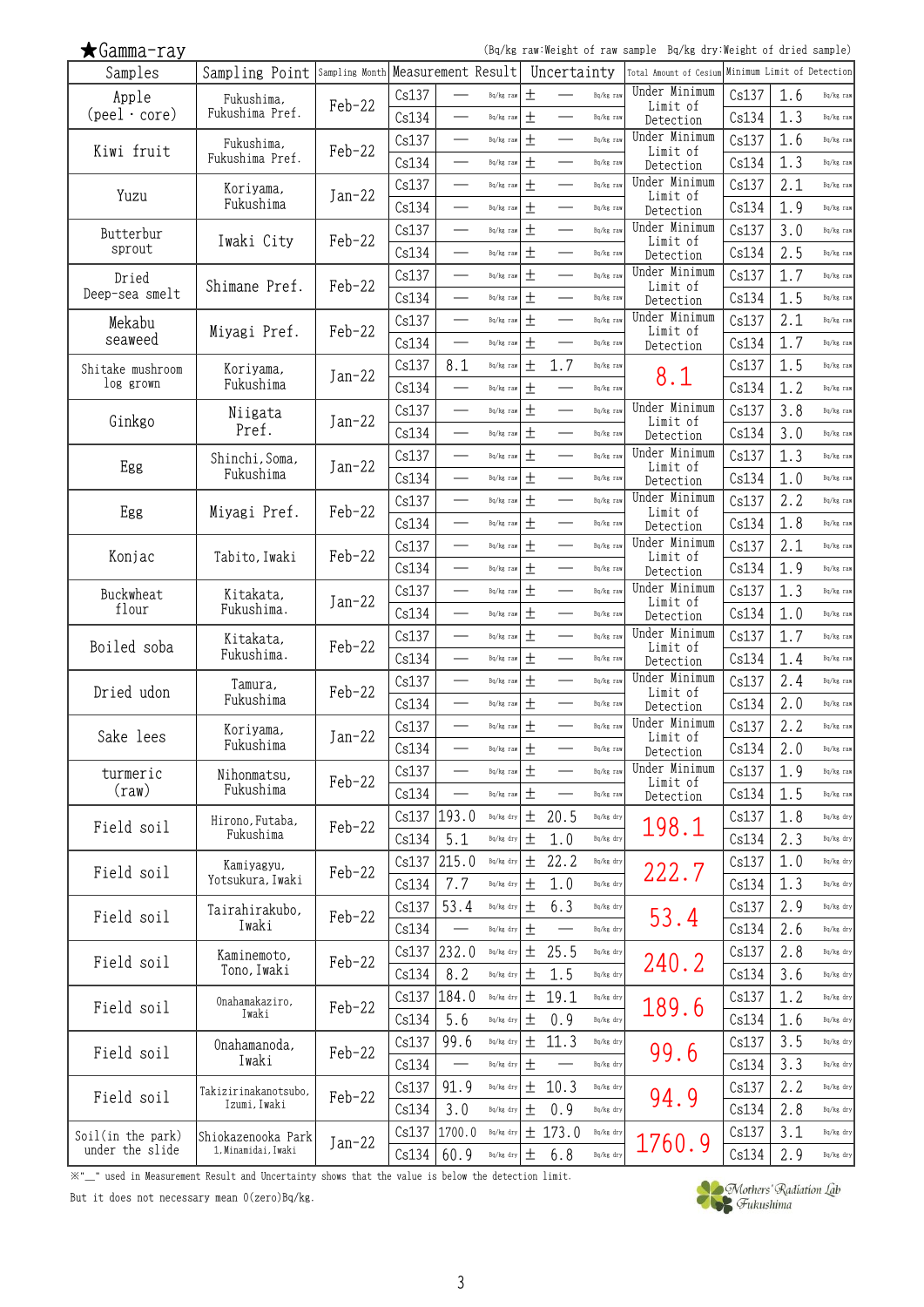|  | (Bq/kg raw:Weight of raw sample Bq/kg dry:Weight of dried sample) |  |  |  |  |  |  |  |
|--|-------------------------------------------------------------------|--|--|--|--|--|--|--|
|--|-------------------------------------------------------------------|--|--|--|--|--|--|--|

| $\bigstar$ Gamma-ray           |                     |                                   |       |                          |           |                    |             |           | (Bq/kg raw:Weight of raw sample Bq/kg dry:Weight of dried sample) |       |      |           |
|--------------------------------|---------------------|-----------------------------------|-------|--------------------------|-----------|--------------------|-------------|-----------|-------------------------------------------------------------------|-------|------|-----------|
| Samples                        | Sampling Point      | Sampling Month Measurement Result |       |                          |           |                    | Uncertainty |           | Total Amount of Cesium Minimum Limit of Detection                 |       |      |           |
| Soil                           | Shiokazenooka Park  | $Jan-22$                          | Cs137 | 576.0                    | Bq/kg dry | 土                  | 59.0        | Bq/kg dry | 594.2                                                             | Cs137 | 1.8  | Bq/kg dry |
| (in the park)                  | 1, Minamidai, Iwaki |                                   | Cs134 | 18.2                     | Bq/kg dry | 土                  | 2.3         | Bq/kg dry |                                                                   | Cs134 | 2.1  | Bq/kg dry |
| Soil                           | Shiokazenooka Park  | Jan-22                            | Cs137 | 488.0                    | Bq/kg dry | $\pm$              | 49.8        | Bq/kg dry | 504.2                                                             | Cs137 | 1.4  | Bq/kg dry |
| (in the park)                  | 1, Minamidai, Iwaki |                                   | Cs134 | 16.2                     | Bq/kg dry | 土                  | 2.0         | Bq/kg dry |                                                                   | Cs134 | 1.7  | Bq/kg dry |
| Soil                           | Shiokazenooka Park  | $Jan-22$                          | Cs137 | 411.0                    | Bq/kg dry | 土                  | 43.1        | Bq/kg dry | 423.9                                                             | Cs137 | 2.4  | Bq/kg dry |
| (in the park)                  | 1, Minamidai, Iwaki |                                   | Cs134 | 12.9                     | Bq/kg dry | 土                  | 2.0         | Bq/kg dry |                                                                   | Cs134 | 2.8  | Bq/kg dry |
| Soil                           | Shiokazenooka Park  | $Jan-22$                          | Cs137 | 288.0                    | Bq/kg dry | 土                  | 29.6        | Bq/kg dry | 298.3                                                             | Cs137 | 1.2  | Bq/kg dry |
| (in the park)                  | 1, Minamidai, Iwaki |                                   | Cs134 | 10.3                     | Bq/kg dry | 土                  | 1.4         | Bq/kg dry |                                                                   | Cs134 | 1.4  | Bq/kg dry |
| Soil                           | Wildwood            | $Jan-22$                          | Cs137 | 1180.0                   | Bq/kg dry | 土                  | 120.0       | Bq/kg dry | 1215.1                                                            | Cs137 | 2.0  | Bq/kg dry |
| (in the park)                  | 2, Minamidai, Iwaki |                                   | Cs134 | 35.1                     | Bq/kg dry | 土                  | 4.0         | Bq/kg dry |                                                                   | Cs134 | 2.0  | Bq/kg dry |
| Soil(in the park)              | Wildwood            | $Jan-22$                          | Cs137 | 1050.0                   | Bq/kg dry | 土                  | 108.0       | Bq/kg dry | 1093.2                                                            | Cs137 | 3.2  | Bq/kg dry |
| under the slide                | 2, Minamidai, Iwaki |                                   | Cs134 | 43.2                     | Bq/kg dry | 土                  | 5.0         | Bq/kg dry |                                                                   | Cs134 | 3.4  | Bq/kg dry |
| Soil                           | Wildwood            | $Jan-22$                          | Cs137 | 1050.0                   | Bq/kg dry |                    | ± 107.0     | Bq/kg dry | 1076.4                                                            | Cs137 | 2.1  | Bq/kg dry |
| (in the park)                  | 2. Minamidai. Iwaki |                                   | Cs134 | 26.4                     | Bq/kg dry | $\hspace{0.1mm} +$ | 3.3         | Bq/kg dry |                                                                   | Cs134 | 2.3  | Bq/kg dry |
| Soil                           | Wildwood            | Jan-22                            | Cs137 | 687.0                    | Bq/kg dry | 土                  | 69.7        | Bq/kg dry | 709.2                                                             | Cs137 | 1.4  | Bq/kg dry |
| (in the park)                  | 2, Minamidai, Iwaki |                                   | Cs134 | 22.2                     | Bq/kg dry | 土                  | 2.6         | Bq/kg dry |                                                                   | Cs134 | 1.5  | Bq/kg dry |
| Soil                           | Wildwood            | Jan-22                            | Cs137 | 651.0                    | Bq/kg dry | $\pm$              | 66.8        | Bq/kg dry | 669.6                                                             | Cs137 | 2.3  | Bq/kg dry |
| (in the park)                  | 2, Minamidai, Iwaki |                                   | Cs134 | 18.6                     | Bq/kg dry | 土                  | 2.5         | Bq/kg dry |                                                                   | Cs134 | 2.6  | Bq/kg dry |
| Soil                           | Wildwood            | Jan-22                            | Cs137 | 430.0                    | Bq/kg dry | 土                  | 44.1        | Bq/kg dry | 444.5                                                             | Cs137 | 1.3  | Bq/kg dry |
| (in the park)                  | 2, Minamidai, Iwaki |                                   | Cs134 | 14.5                     | Bq/kg dry | 土                  | 1.8         | Bq/kg dry |                                                                   | Cs134 | 1.5  | Bq/kg dry |
| Soil                           | Wildwood            | $Jan-22$                          | Cs137 | 353.0                    | Bq/kg dry | 土                  | 37.0        | Bq/kg dry | 365.5                                                             | Cs137 | 2.5  | Bq/kg dry |
| (in the park)                  | 2, Minamidai, Iwaki |                                   | Cs134 | 12.5                     | Bq/kg dry | $\pm$              | 2.0         | Bq/kg dry |                                                                   | Cs134 | 3.0  | Bq/kg dry |
| Soil                           | Wildwood            | Jan-22                            | Cs137 | 162.0                    | Bq/kg dry | 土                  | 17.0        | Bq/kg dry | 214.0                                                             | Cs137 | 1.3  | Bq/kg dry |
| (in the park)                  | 2, Minamidai, Iwaki |                                   | Cs134 | 52.0                     | Bq/kg dry | 土                  | 0.9         | Bq/kg dry |                                                                   | Cs134 | 1.6  | Bq/kg dry |
| Soil                           | Wildwood            | $Jan-22$                          | Cs137 | 24.6                     | Bq/kg dry | 土                  | 2.8         | Bq/kg dry | 24.6                                                              | Cs137 | 1.2  | Bq/kg dry |
| (in the park)                  | 2, Minamidai, Iwaki |                                   | Cs134 | $\overline{\phantom{0}}$ | Bq/kg dry | 土                  |             | Bq/kg dry |                                                                   | Cs134 | 1.4  | Bq/kg dry |
| Soil(in the park)<br>under the | Wildwood            | $Jan-22$                          | Cs137 | 4.4                      | Bq/kg dry | 土                  | 0.7         | Bq/kg dry | 4.4                                                               | Cs137 | 1.1  | Bq/kg dry |
| Obstacle course                | 2, Minamidai, Iwaki |                                   | Cs134 |                          | Bq/kg dry | $^{+}$             |             | Bq/kg dry |                                                                   | Cs134 | 1.5  | Bq/kg dry |
| Soil                           | Wildwood            | $Jan-22$                          | Cs137 | $\overline{\phantom{0}}$ | Bq/kg dry | $\pm$              | —           | Bq/kg dry | Under Minimum<br>Limit of                                         | Cs137 | 2.7  | Bq/kg dry |
| (in the park)                  | 2, Minamidai, Iwaki |                                   | Cs134 |                          | Bq/kg dry | 土                  |             | Bq/kg dry | Detection                                                         | Cs134 | 2.7  | Bq/kg dry |
| Soil(in the park)              | Rogu Park           | $Jan-22$                          |       | Cs137 4970.0             | Bq/kg dry |                    | ± 521.0     | Bq/kg dry | 5137.0                                                            | Cs137 | 20.6 | Bq/kg dry |
| under the slide                | 1, Minamidai, Iwaki |                                   |       | Cs134   167.0            | Bq/kg dry | $\pm$              | 21.6        | Bq/kg dry |                                                                   | Cs134 | 18.4 | Bq/kg dry |
| Soil                           | Rogu Park           | $Jan-22$                          | Cs137 | 3510.0                   | Bq/kg dry |                    | ± 700.0     | Bq/kg dry | 3626.0                                                            | Cs137 | 13.6 | Bq/kg dry |
| (in the park)                  | 1, Minamidai, Iwaki |                                   |       | Cs134   116.0            | Bq/kg dry | $\pm$              | 24.0        | Bq/kg dry |                                                                   | Cs134 | 11.0 | Bq/kg dry |
| Soil                           | Rogu Park           | $Jan-22$                          |       | $Cs137$ 1470.0           | Bq/kg dry |                    | ± 149.0     | Bq/kg dry | 1527.4                                                            | Cs137 | 2.1  | Bq/kg dry |
| (in the park)                  | 1, Minamidai, Iwaki |                                   | Cs134 | 57.4                     | Bq/kg dry | $\pm$              | 6.2         | Bq/kg dry |                                                                   | Cs134 | 2.2  | Bq/kg dry |
| Soil(in the park)<br>under the | Rogu Park           | $Jan-22$                          | Cs137 | 787.0                    | Bq/kg dry | 土                  | 82.5        | Bq/kg dry | 812.6                                                             | Cs137 | 3.7  | Bq/kg dry |
| mushroom step                  | 1, Minamidai, Iwaki |                                   | Cs134 | 25.6                     | Bq/kg dry | 土                  | 3.5         | Bq/kg dry |                                                                   | Cs134 | 4.6  | Bq/kg dry |
| Soil                           | Rogu Park           | $Jan-22$                          | Cs137 | 783.0                    | Bq/kg dry | 土                  | 79.7        | Bq/kg dry | 809.4                                                             | Cs137 | 1.6  | Bq/kg dry |
| (in the park)                  | 1, Minamidai, Iwaki |                                   | Cs134 | 26.4                     | Bq/kg dry | 土                  | 3.1         | Bq/kg dry |                                                                   | Cs134 | 1.8  | Bq/kg dry |
| Soil                           | Rogu Park           | $Jan-22$                          | Cs137 | 599.0                    | Bq/kg dry | $\pm$              | 62.7        | Bq/kg dry | 621.2                                                             | Cs137 | 3.4  | Bq/kg dry |
| (in the park)                  | 1, Minamidai, Iwaki |                                   | Cs134 | 22.2                     | Bq/kg dry | $\pm$              | 3.1         | Bq/kg dry |                                                                   | Cs134 | 4.3  | Bq/kg dry |
| Soil                           | Rogu Park           | $Jan-22$                          | Cs137 | 597.0                    | Bq/kg dry | $\pm$              | 61.9        | Bq/kg dry | 619.8                                                             | Cs137 | 2.8  | Bq/kg dry |
| (in the park)                  | 1, Minamidai, Iwaki |                                   | Cs134 | 22.8                     | Bq/kg dry | $\pm$              | 3.1         | Bq/kg dry |                                                                   | Cs134 | 3.2  | Bq/kg dry |
| Soil(in the park)<br>under the | Rogu Park           | $Jan-22$                          | Cs137 | 489.0                    | Bq/kg dry | 土                  | 51.3        | Bq/kg dry | 507.5                                                             | Cs137 | 2.2  | Bq/kg dry |
| tire playset                   | 1, Minamidai, Iwaki |                                   | Cs134 | 18.5                     | Bq/kg dry | 土                  | 2.4         | Bq/kg dry |                                                                   | Cs134 | 2.6  | Bq/kg dry |
| Soil                           | Rogu Park           | $Jan-22$                          | Cs137 | 325.0                    | Bq/kg dry | 土                  | 33.4        | Bq/kg dry | 337.3                                                             | Cs137 | 1.3  | Bq/kg dry |
| (in the park)                  | 1, Minamidai, Iwaki |                                   | Cs134 | 12.3                     | Bq/kg dry | $\pm$              | 1.6         | Bq/kg dry |                                                                   | Cs134 | 1.5  | Bq/kg dry |

※"\_" used in Measurement Result and Uncertainty shows that the value is below the detection limit.

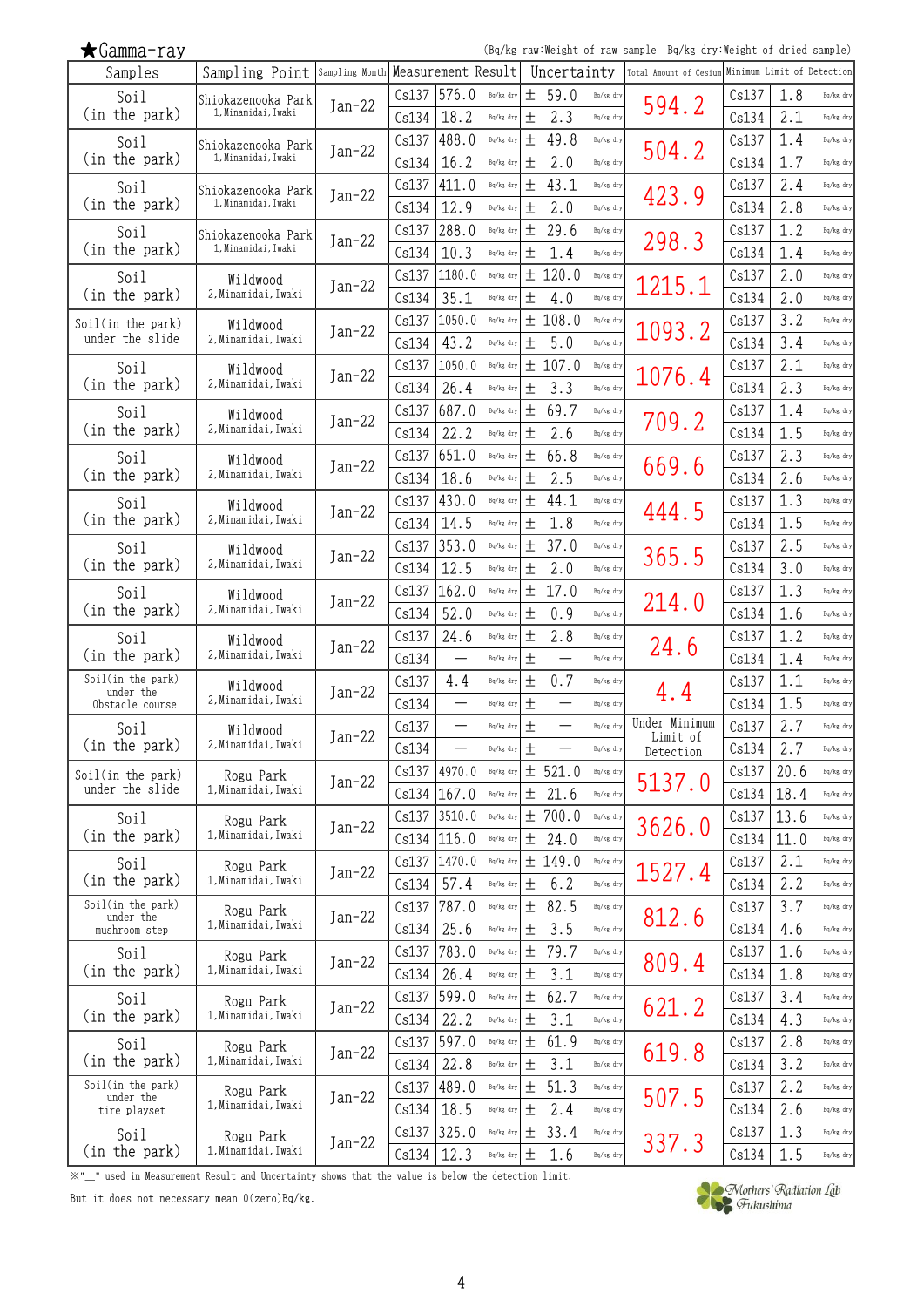| (Bq/kg raw:Weight of raw sample Bq/kg dry:Weight of |
|-----------------------------------------------------|
|                                                     |

dried sample)

| Samples                              | Sampling Point Sampling Month Measurement Result |          |       |                          |           |              | Uncertainty                    |           | Total Amount of Cesium Minimum Limit of Detection |       |     |           |
|--------------------------------------|--------------------------------------------------|----------|-------|--------------------------|-----------|--------------|--------------------------------|-----------|---------------------------------------------------|-------|-----|-----------|
| Soil                                 | Rogu Park                                        |          | Cs137 |                          | Bq/kg dry | $\,^+$       |                                | Bq/kg dry | Under Minimum                                     | Cs137 | 1.8 | Bq/kg dry |
| (in the park)                        | 1, Minamidai, Iwaki                              | $Jan-22$ | Cs134 | —                        | Bq/kg dry | $\,^+$       |                                | Bq/kg dry | Limit of<br>Detection                             | Cs134 | 1.8 | Bq/kg dry |
| Soil                                 | Irihara                                          |          | Cs137 | 622.0                    | Bq/kg dry | 土            | 63.3                           | Bq/kg dry |                                                   | Cs137 | 1.3 | Bq/kg dry |
| (in the park)                        | Children's Park<br>Irihara, Nishiki, Iwaki       | $Jan-22$ | Cs134 | 18.0                     | Bq/kg dry | 土            | 2.1                            | Bq/kg dry | 640.0                                             | Cs134 | 1.5 | Bq/kg dry |
| Soil                                 | Irihara                                          |          | Cs137 | 572.0                    | Bq/kg dry | $\pm$        | 59.2                           | Bq/kg dry |                                                   | Cs137 | 2.2 | Bq/kg dry |
| (in the park)                        | Children's Park<br>Irihara, Nishiki, Iwaki       | $Jan-22$ | Cs134 | 24.0                     | Bq/kg dry | 土            | 2.9                            | Bq/kg dry | 596.0                                             | Cs134 | 2.6 | Bq/kg dry |
|                                      | Irihara                                          |          | Cs137 | 470.0                    | Bq/kg dry | 土            | 48.3                           | Bq/kg dry |                                                   | Cs137 | 1.6 | Bq/kg dry |
| Soil<br>(in the park)                | Children's Park<br>Irihara, Nishiki, Iwaki       | Jan-22   |       | 13.8                     |           |              |                                |           | 483.8                                             |       |     |           |
|                                      |                                                  |          | Cs134 |                          | Bq/kg dry | 土            | 1.8                            | Bq/kg dry |                                                   | Cs134 | 2.0 | Bq/kg dry |
| Soil<br>(in the park)                | Irihara<br>Children's Park                       | $Jan-22$ | Cs137 | 373.0                    | Bq/kg dry | 土            | 39.1                           | Bq/kg dry | 389.1                                             | Cs137 | 2.2 | Bq/kg dry |
|                                      | Irihara, Nishiki, Iwaki                          |          | Cs134 | 16.1                     | Bq/kg dry | 土            | 2.1                            | Bq/kg dry |                                                   | Cs134 | 2.9 | Bq/kg dry |
| Soil(in the park)                    | Irihara<br>Children's Park                       | $Jan-22$ | Cs137 | 257.0                    | Bq/kg dry | 土            | 27.4                           | Bq/kg dry | 267.2                                             | Cs137 | 2.2 | Bq/kg dry |
| under the slide                      | Irihara, Nishiki, Iwaki                          |          | Cs134 | 10.2                     | Bq/kg dry | 土            | 1.6                            | Bq/kg dry |                                                   | Cs134 | 3.0 | Bq/kg dry |
| Soil(in the park)                    | Irihara<br>Children's Park                       | $Jan-22$ | Cs137 | 100.0                    | Bq/kg dry | 土            | 11.3                           | Bq/kg dry | 136.6                                             | Cs137 | 1.9 | Bq/kg dry |
| Sandbox                              | Irihara, Nishiki, Iwaki                          |          | Cs134 | 36.6                     | Bq/kg dry | 土            | 0.9                            | Bq/kg dry |                                                   | Cs134 | 2.4 | Bq/kg dry |
| Soil                                 | Irihara                                          | $Jan-22$ | Cs137 | 72.5                     | Bq/kg dry | 土            | 8.3                            | Bq/kg dry | 72.5                                              | Cs137 | 3.0 | Bq/kg dry |
| (in the park)                        | Children's Park<br>Irihara, Nishiki, Iwaki       |          | Cs134 |                          | Bq/kg dry | 土            |                                | Bq/kg dry |                                                   | Cs134 | 2.7 | Bq/kg dry |
| Soil(in the park)                    | Irihara                                          |          | Cs137 | 67.2                     | Bq/kg dry | 土            | 7.6                            | Bq/kg dry |                                                   | Cs137 | 2.6 | Bq/kg dry |
| under the swing                      | Children's Park<br>Irihara, Nishiki, Iwaki       | $Jan-22$ | Cs134 |                          | Bq/kg dry | $\mathrm{+}$ |                                | Bq/kg dry | 67.2                                              | Cs134 | 2.3 | Bq/kg dry |
| Soil                                 | Irihara                                          |          | Cs137 | 37.8                     | Bq/kg dry | 土            | 4.6                            | Bq/kg dry |                                                   | Cs137 | 2.5 | Bq/kg dry |
| (in the park)                        | Children's Park<br>Irihara, Nishiki, Iwaki       | $Jan-22$ | Cs134 |                          | Bq/kg dry | 土            |                                | Bq/kg dry | 37.8                                              | Cs134 | 2.3 | Bq/kg dry |
| Soil                                 |                                                  |          | Cs137 | 1240.0                   | Bq/kg dry |              | ± 125.0                        | Bq/kg dry |                                                   | Cs137 | 1.7 | Bq/kg dry |
| (in the park)                        | Sagiuchi Park<br>Sagiuchi, Nishiki, Iwaki        | Jan-22   | Cs134 | 32.1                     | Bq/kg dry | 土            | 3.7                            | Bq/kg dry | 272.1                                             | Cs134 | 1.7 | Bq/kg dry |
|                                      |                                                  |          | Cs137 | 813.0                    | Bq/kg dry | 土            | 83.9                           | Bq/kg dry |                                                   | Cs137 | 2.6 | Bq/kg dry |
| Soil<br>(in the park)                | Sagiuchi Park<br>Sagiuchi, Nishiki, Iwaki        | $Jan-22$ | Cs134 | 28.5                     | Bq/kg dry | 土            | 3.5                            | Bq/kg dry | 841.5                                             | Cs134 | 3.1 | Bq/kg dry |
|                                      |                                                  |          |       | 535.0                    |           |              | 55.0                           |           |                                                   |       | 2.3 |           |
| Soil<br>(in the park)                | Sagiuchi Park<br>Sagiuchi, Nishiki, Iwaki        | $Jan-22$ | Cs137 |                          | Bq/kg dry | 土            |                                | Bq/kg dry | 547.5                                             | Cs137 |     | Bq/kg dry |
|                                      |                                                  |          | Cs134 | 12.5                     | Bq/kg dry | 土            | 2.0                            | Bq/kg dry |                                                   | Cs134 | 2.6 | Bq/kg dry |
| Soil(in the park)<br>under the slide | Sagiuchi Park<br>Sagiuchi, Nishiki, Iwaki        | $Jan-22$ | Cs137 | 289.0                    | Bq/kg dry | 土            | 29.7                           | Bq/kg dry | 296.4                                             | Cs137 | 1.2 | Bq/kg dry |
|                                      |                                                  |          | Cs134 | 7.4                      | Bq/kg dry | 土            | 1.0                            | Bq/kg dry |                                                   | Cs134 | 1.5 | Bq/kg dry |
| Soill(in the park)                   | Sagiuchi Park                                    | $Jan-22$ | Cs137 | 277.0                    | Bq/kg dry | 土            | 28.3                           | Bq/kg dry | 285.1                                             | Cs137 | 1.0 | Bq/kg dry |
| under the seesaw                     | Sagiuchi, Nishiki, Iwaki                         |          | Cs134 | 8.1                      | Bq/kg dry | 土            | 1.1                            | Bq/kg dry |                                                   | Cs134 | 1.2 | Bq/kg dry |
| Soil                                 | Sagiuchi Park                                    | $Jan-22$ |       | $Cs137$ 186.0            | Bq/kg dry | 土            | 20.0                           | Bq/kg dry | 191.5                                             | Cs137 | 2.0 | Bq/kg dry |
| (in the park)                        | Sagiuchi, Nishiki, Iwaki                         |          | Cs134 | 5.5                      | Bq/kg dry | 土            | 1.1                            | Bq/kg dry |                                                   | Cs134 | 2.4 | Bq/kg dry |
| Soil                                 | Sagiuchi Park                                    | $Jan-22$ | Cs137 | 85.2                     | Bq/kg dry | 土            | 9.3                            | Bq/kg dry | 88.4                                              | Cs137 | 1.7 | Bq/kg dry |
| (in the park)                        | Sagiuchi, Nishiki, Iwaki                         |          | Cs134 | 3.2                      | Bq/kg dry | 土            | 0.8                            | Bq/kg dry |                                                   | Cs134 | 2.0 | Bq/kg dry |
| Soil(in the park)                    | Sagiuchi Park                                    | $Jan-22$ | Cs137 | 30.3                     | Bq/kg dry | 土            | 3.6                            | Bq/kg dry |                                                   | Cs137 | 1.7 | Bq/kg dry |
| under the swing                      | Sagiuchi, Nishiki, Iwaki                         |          | Cs134 | $\overline{\phantom{0}}$ | Bq/kg dry | 土            | $\qquad \qquad \longleftarrow$ | Bq/kg dry | 30.3                                              | Cs134 | 2.1 | Bq/kg dry |
| Soil(in the park)                    | Nakososekitanishi                                |          | Cs137 | 480.0                    | Bq/kg dry | 土            | 50.0                           | Bq/kg dry |                                                   | Cs137 | 2.1 | Bq/kg dry |
| under the<br>Horizontal bar          | Park<br>Sekitanshi, Nakoso, Iwaki                | $Jan-22$ | Cs134 | 25.6                     | Bq/kg dry | 土            | 2.5                            | Bq/kg dry | 505.6                                             | Cs134 | 2.5 | Bq/kg dry |
| Soil(in the park)                    | Nakososekitanishi                                |          | Cs137 | 458.0                    | Bq/kg dry | 土            | 47.6                           | Bq/kg dry |                                                   | Cs137 | 1.9 | Bq/kg dry |
| Sandbox                              | Park<br>Sekitanshi, Nakoso, Iwaki                | $Jan-22$ | Cs134 | 18.8                     | Bq/kg dry | 土            | 2.3                            | Bq/kg dry | 476.8                                             | Cs134 | 2.2 | Bq/kg dry |
| Soil                                 | Nakososekitanishi                                |          | Cs137 | 445.0                    | Bq/kg dry | 土            | 45.6                           | Bq/kg dry |                                                   | Cs137 | 1.4 | Bq/kg dry |
| (in the park)                        | Park<br>Sekitanshi, Nakoso, Iwaki                | $Jan-22$ | Cs134 | 15.0                     | Bq/kg dry | 土            | 1.9                            | Bq/kg dry | 460.0                                             | Cs134 | 1.7 | Bq/kg dry |
|                                      | Nakososekitanishi                                |          | Cs137 | 408.0                    | Bq/kg dry | 土            | 41.7                           | Bq/kg dry |                                                   | Cs137 | 1.3 | Bq/kg dry |
| Soil<br>(in the park)                | Park                                             | $Jan-22$ |       |                          |           |              |                                |           | 419.9                                             |       |     |           |
|                                      | Sekitanshi, Nakoso, Iwaki                        |          | Cs134 | 11.9                     | Bq/kg dry | 土            | 1.5                            | Bq/kg dry |                                                   | Cs134 | 1.4 | Bq/kg dry |
| Soil                                 | Nakososekitanishi<br>Park                        | $Jan-22$ | Cs137 | 267.0                    | Bq/kg dry | 土            | 28.1                           | Bq/kg dry | 276.7                                             | Cs137 | 2.0 | Bq/kg dry |
| (in the park)                        | Sekitanshi, Nakoso, Iwaki                        |          | Cs134 | 9.7                      | Bq/kg dry | 土            | 1.6                            | Bq/kg dry |                                                   | Cs134 | 2.4 | Bq/kg dry |
| Soil(in the park)<br>under the       | Nakososekitanishi<br>Park                        | $Jan-22$ | Cs137 | 218.0                    | Bq/kg dry | 土            | 22.4                           | Bq/kg dry | 225.6                                             | Cs137 | 1.1 | Bq/kg dry |
| basketball goal                      | Sekitanshi, Nakoso, Iwaki                        |          | Cs134 | 7.6                      | Bq/kg dry | 土            | 1.1                            | Bq/kg dry |                                                   | Cs134 | 1.3 | Bq/kg dry |

※"\_" used in Measurement Result and Uncertainty shows that the value is below the detection limit.

But it does not necessary mean 0(zero)Bq/kg.

★Gamma-ray

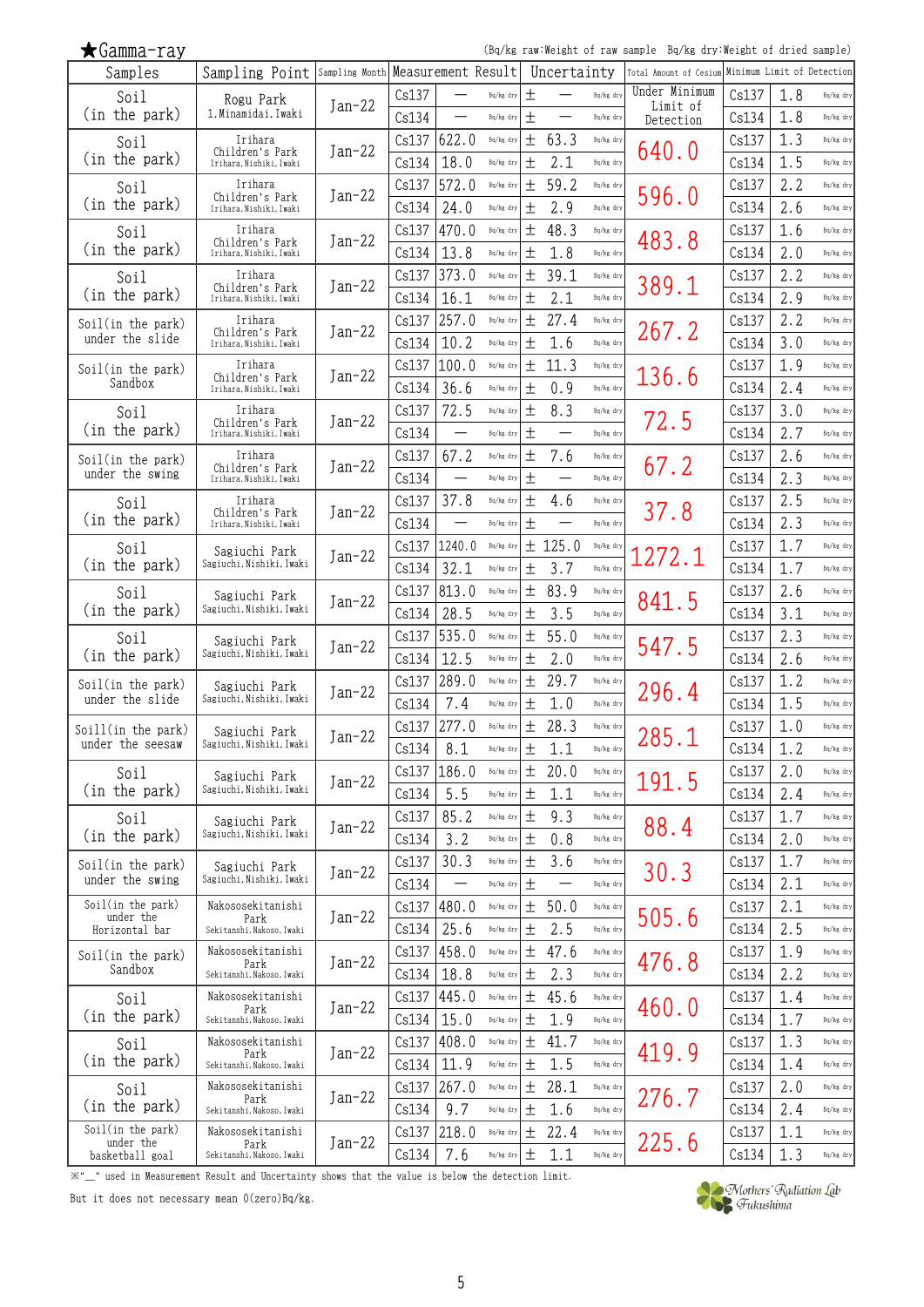| $\bigstar$ Gamma-ray           |                                                      |          |       |               |           |       |                          |           | (Bq/kg raw:Weight of raw sample Bq/kg dry:Weight of dried sample) |       |      |           |
|--------------------------------|------------------------------------------------------|----------|-------|---------------|-----------|-------|--------------------------|-----------|-------------------------------------------------------------------|-------|------|-----------|
| Samples                        | Sampling Point   Sampling Month   Measurement Result |          |       |               |           |       | Uncertainty              |           | Total Amount of Cesium Minimum Limit of Detection                 |       |      |           |
| Soil(in the park)              | Nakososekitanishi<br>Park                            | $Jan-22$ | Cs137 | 167.0         | Bq/kg dry | 土     | 17.4                     | Bq/kg dry | 173.3                                                             | Cs137 | 1.0  | Bq/kg dry |
| under the bench                | Sekitanshi, Nakoso, Iwaki                            |          | Cs134 | 6.3           | Bq/kg dry | 土     | 0.9                      | Bq/kg dry |                                                                   | Cs134 | 1.3  | Bq/kg dry |
| Soil                           | Nakososekitanishi<br>Park                            | $Jan-22$ | Cs137 | 146.0         | Bq/kg dry | 土     | 15.4                     | Bq/kg dry | 150.5                                                             | Cs137 | 1.2  | Bq/kg dry |
| (in the park)                  | Sekitanshi, Nakoso, Iwaki                            |          | Cs134 | 4.5           | Bq/kg dry | 土     | 0.8                      | Bq/kg dry |                                                                   | Cs134 | 1.5  | Bq/kg dry |
| Soil                           | Nakososekitanishi<br>Park                            | Jan-22   | Cs137 | 145.0         | Bq/kg dry | 土     | 15.0                     | Bq/kg dry | 149.4                                                             | Cs137 | 1.0  | Bq/kg dry |
| (in the park)                  | Sekitanshi, Nakoso, Iwaki                            |          | Cs134 | 4.4           | Bq/kg dry | 土     | 0.7                      | Bq/kg dry |                                                                   | Cs134 | 1.3  | Bq/kg dry |
| Soil(in the park)              | Nakososekitanishi<br>Park                            | $Jan-22$ | Cs137 | 129.0         | Bq/kg dry | 土     | 13.6                     | Bq/kg dry | 134.1                                                             | Cs137 | 1.1  | Bq/kg dry |
| under the bench                | Sekitanshi, Nakoso, Iwaki                            |          | Cs134 | 5.1           | Bq/kg dry | 土     | 0.8                      | Bq/kg dry |                                                                   | Cs134 | 1.3  | Bq/kg dry |
| Soil(in the park)<br>under the | Nakososekitanishi<br>Park                            | $Jan-22$ | Cs137 | 62.7          | Bq/kg dry | 土     | 7.0                      | Bq/kg dry | 64.9                                                              | Cs137 | 1.8  | Bq/kg dry |
| Horizontal bar                 | Sekitanshi, Nakoso, Iwaki                            |          | Cs134 | 2.2           | Bq/kg dry | 土     | 0.7                      | Bq/kg dry |                                                                   | Cs134 | 2.2  | Bq/kg dry |
| Soil(in the park)              | Nakososekitanishi<br>Park                            | Jan-22   | Cs137 | 43.6          | Bq/kg dry | 土     | 4.7                      | Bq/kg dry | 43.6                                                              | Cs137 | 1.0  | Bq/kg dry |
| under the swing                | Sekitanshi, Nakoso, Iwaki                            |          | Cs134 |               | Bq/kg dry | 土     |                          | Bq/kg dry |                                                                   | Cs134 | 1.2  | Bq/kg dry |
| Soil(in the park)              | Nakososekitanishi<br>Park                            | $Jan-22$ | Cs137 | 42.4          | Bq/kg dry | 土     | 5.2                      | Bq/kg dry | 42.4                                                              | Cs137 | 2.9  | Bq/kg dry |
| under the slide                | Sekitanshi, Nakoso, Iwaki                            |          | Cs134 |               | Bq/kg dry | 土     |                          | Bq/kg dry |                                                                   | Cs134 | 2.6  | Bq/kg dry |
| Soil(in the park)              | Shiroyone daiichi<br>Park                            | $Jan-22$ | Cs137 | 444.0         | Bq/kg dry | 土     | 45.4                     | Bq/kg dry | 458.3                                                             | Cs137 | 1.2  | Bq/kg dry |
| under the rest area            | Shiroyone, Nakoso, Iwaki                             |          | Cs134 | 14.3          | Bq/kg dry | 土     | 1.8                      | Bq/kg dry |                                                                   | Cs134 | 1.5  | Bq/kg dry |
| Soil                           | Shiroyone daiichi<br>Park                            | $Jan-22$ | Cs137 | 364.0         | Bq/kg dry | 土     | 37.3                     | Bq/kg dry | 376.3                                                             | Cs137 | 1.2  | Bq/kg dry |
| (in the park)                  | Shiroyone, Nakoso, Iwaki                             |          | Cs134 | 12.3          | Bq/kg dry | 土     | 1.5                      | Bq/kg dry |                                                                   | Cs134 | 1.4  | Bq/kg dry |
| Soil(in the park)              | Shiroyone daiichi<br>Park                            | $Jan-22$ | Cs137 | 322.0         | Bq/kg dry | 土     | 33.9                     | Bq/kg dry | 337.8                                                             | Cs137 | 2.2  | Bq/kg dry |
| under the bench                | Shiroyone, Nakoso, Iwaki                             |          | Cs134 | 15.8          | Bq/kg dry | 土     | 2.1                      | Bq/kg dry |                                                                   | Cs134 | 2.6  | Bq/kg dry |
| Soil                           | Shiroyone daiichi<br>Park                            | $Jan-22$ | Cs137 | 274.0         | Bq/kg dry | 土     | 28.3                     | Bq/kg dry | 282.2                                                             | Cs137 | 1.2  | Bq/kg dry |
| (in the park)                  | Shiroyone, Nakoso, Iwaki                             |          | Cs134 | 8.2           | Bq/kg dry | 土     | 1.2                      | Bq/kg dry |                                                                   | Cs134 | 1.5  | Bq/kg dry |
| Soil(in the park)              | Shiroyone daiichi<br>Park                            | $Jan-22$ | Cs137 | 265.0         | Bq/kg dry | 土     | 27.9                     | Bq/kg dry | 273.7                                                             | Cs137 | 1.8  | Bq/kg dry |
| Sandbox                        | Shiroyone, Nakoso, Iwaki                             |          | Cs134 | 8.7           | Bq/kg dry | 土     | 1.4                      | Bq/kg dry |                                                                   | Cs134 | 2.4  | Bq/kg dry |
| Soil(in the park)              | Shiroyone daiichi<br>Park                            | Jan-22   | Cs137 | 209.0         | Bq/kg dry | 土     | 22.2                     | Bq/kg dry | 214.3                                                             | Cs137 | 1.9  | Bq/kg dry |
| under the slide                | Shiroyone, Nakoso, Iwaki                             |          | Cs134 | 5.3           | Bq/kg dry | 土     | 1.1                      | Bq/kg dry |                                                                   | Cs134 | 2.4  | Bq/kg dry |
| Soil(in the park)<br>under the | Shiroyone daiichi<br>Park                            | $Jan-22$ | Cs137 | 139.0         | Bq/kg dry | 土     | 14.9                     | Bq/kg dry | 144.6                                                             | Cs137 | 1.7  | Bq/kg dry |
| Horizontal bar                 | Shiroyone, Nakoso, Iwaki                             |          | Cs134 | 5.6           | Bq/kg dry | 土     | 1.1                      | Bq/kg dry |                                                                   | Cs134 | 2.3  | Bq/kg dry |
| Soil(in the park)              | Shiroyone daiichi<br>Park                            | $Jan-22$ |       | Cs137 138.0   | Bq/kg dry | 土     | 14.4                     | Bq/kg dry | 141.9                                                             | Cs137 | 1.0  | Bq/kg dry |
| under the swing                | Shiroyone, Nakoso, Iwaki                             |          | Cs134 | 3.9           | Bq/kg dry | 土     | 0.7                      | Bq/kg dry |                                                                   | Cs134 | 1.3  | Bq/kg dry |
| Soil                           | Shiroyone daiichi<br>Park                            | $Jan-22$ | Cs137 | 19.7          | Bq/kg dry | 土     | 2.3                      | Bq/kg dry | 19.7                                                              | Cs137 | 1.3  | Bq/kg dry |
| (in the park)                  | Shiroyone, Nakoso, Iwaki                             |          | Cs134 |               | Bq/kg dry | 土     |                          | Bq/kg dry |                                                                   | Cs134 | 1.6  | Bq/kg dry |
| Soil                           | Shiroyone daiichi<br>Park                            | $Jan-22$ | Cs137 | 15.5          | Bq/kg dry | 土     | 2.0                      | Bq/kg dry | 15.5                                                              | Cs137 | 2.0  | Bq/kg dry |
| (in the park)                  | Shiroyone, Nakoso, Iwaki                             |          | Cs134 | —             | Bq/kg dry | 土     | —                        | Bq/kg dry |                                                                   | Cs134 | 2.3  | Bq/kg dry |
| Soil                           | Shiroyone daiichi<br>Park                            | $Jan-22$ | Cs137 | 7.5           | Bq/kg dry | 土     | 1.0                      | Bq/kg dry | 7.5                                                               | Cs137 | 1.0  | Bq/kg dry |
| (in the park)                  | Shiroyone, Nakoso, Iwaki                             |          | Cs134 | —             | Bq/kg dry | 土     | $\overline{\phantom{0}}$ | Bq/kg dry |                                                                   | Cs134 | 1.2  | Bq/kg dry |
| Flowers                        | Iwaki City                                           | Feb-22   | Cs137 |               | Bq/kg raw | $\pm$ |                          | Bq/kg raw | Under Minimum<br>Limit of                                         | Cs137 | 2.3  | Bq/kg raw |
|                                |                                                      |          | Cs134 |               | Bq/kg raw | 土     |                          | Bq/kg raw | Detection                                                         | Cs134 | 2.1  | Bq/kg raw |
| Ash                            | Fukushima Pref.                                      | Feb-22   |       | Cs137 2610.0  | Bq/kg raw |       | ± 520.0                  | Bq/kg raw | 2734.0                                                            | Cs137 | 20.0 | Bq/kg raw |
| (Wood-burning stove)           |                                                      |          |       | Cs134   124.0 | Bq/kg raw |       | $\pm$ 28.0               | Bq/kg raw |                                                                   | Cs134 | 16.6 | Bq/kg raw |

※"\_" used in Measurement Result and Uncertainty shows that the value is below the detection limit.

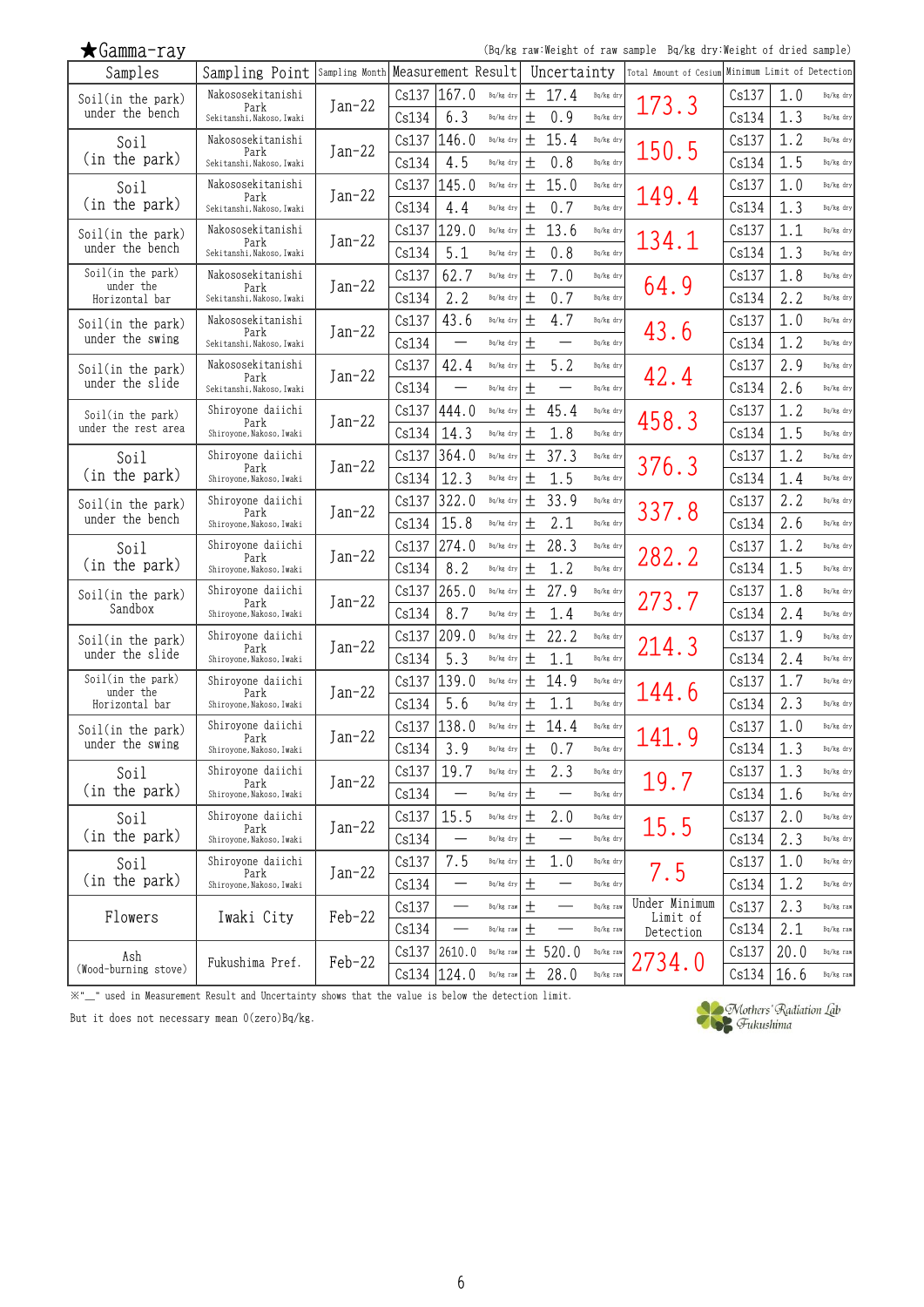|                       | Measuring instrument | Feature                                                          | Guide to lower limit X                      |
|-----------------------|----------------------|------------------------------------------------------------------|---------------------------------------------|
|                       |                      | Germanium Semiconductor detector                                 |                                             |
| IORTEC                |                      | $GEM30-70$ CANBERRA $GC4020$ · Radioactivity measurement series. | Food (Sample 2kg) Lower limit 0.04Bq/Kg     |
| <b>Sider</b><br>D 111 |                      | Quantitative analysis based on "Gamma-ray                        | Soil (Sample 1kg) Lower limit 0.06Bq/Kg     |
|                       |                      | spectrometry with germanium semiconductor detector."             | Material (Sample 1kg) Lower limit 0.06Bq/Kg |
|                       |                      | ORTEC GEM30-70 Relative efficiency 35%                           | Water (Sample 20L) Lower limit 0.001Bq/L    |
|                       |                      | CANBERRA GC4020 Relative efficiency 43%                          |                                             |

※The lower limit varies depending on the sample weight and measurement time.

| Measuring instrument:Germanium Semiconductor detector | (Bq/kg raw:Weight of raw sample Bq/kg dry:Weight of dried sample) |
|-------------------------------------------------------|-------------------------------------------------------------------|
|-------------------------------------------------------|-------------------------------------------------------------------|

| Samples         | Sampling Point      | Sampling Month | Measuring      |       | Measurement Result               |                      |       | Uncertainty                     |           | Total Amount of Cesium    | Minimum Limit of Detection |     |           |
|-----------------|---------------------|----------------|----------------|-------|----------------------------------|----------------------|-------|---------------------------------|-----------|---------------------------|----------------------------|-----|-----------|
| Brown rice      | Namie, Futaba,      | $0ct-21$       | CA             | Cs137 | 1.9                              | Bq/kg raw            | $\pm$ | 0.2                             | Bq/kg raw | 1.9                       | Cs137                      | 0.2 | Bq/kg raw |
|                 | Fukushima           |                |                | Cs134 |                                  | Bq/kg raw            | $\pm$ |                                 | Bq/kg raw |                           | Cs134                      | 0.2 | Bq/kg raw |
| Dried           | Date, Fukushima     | $Feb-22$       | CA             | Cs137 | 1.2                              | Bq/kg raw            | 土     | 0.5                             | Bq/kg raw | 1.2                       | Cs137                      | 1.0 | Bq/kg raw |
| persimmon       |                     |                |                | Cs134 |                                  | Bq/kg raw            | $\pm$ | $\overbrace{\qquad \qquad }^{}$ | Bq/kg raw |                           | Cs134                      | 0.8 | Bq/kg raw |
| Chinese citron  | Onahamashimokajiro, | $Jan-22$       | 0R             | Cs137 | 3.5                              | Bq/kg raw            | 土     | 0.4                             | Bq/kg raw | 3.5                       | Cs137                      | 0.6 | Bq/kg raw |
| $(\text{peel})$ | Iwaki               |                |                | Cs134 | $\overbrace{\qquad \qquad }^{}$  | Bq/kg raw            | 土     | $\overbrace{\qquad \qquad }^{}$ | Bq/kg raw |                           | Cs134                      | 0.7 | Bq/kg raw |
|                 | Izumi, Iwaki        | Feb-22         | CA             | Cs137 |                                  | Bq/kg raw            | $\pm$ |                                 | Bq/kg raw | Under Minimum<br>Limit of | Cs137                      | 0.1 | Bq/kg raw |
| Egg             |                     |                |                | Cs134 | $\overbrace{\qquad \qquad }^{ }$ | Bq/kg raw            | $\pm$ |                                 | Bq/kg raw | Detection                 | Cs134                      | 0.1 | Bq/kg raw |
| Buckwheat       | Iitate, Soma,       | $Nov-21$       | 0 <sub>R</sub> | Cs137 | 3.6                              | Bq/kg raw            | $\pm$ | 0.4                             | Bq/kg raw |                           | Cs137                      | 0.8 | Bq/kg raw |
| flour           | Fukushima           |                |                | Cs134 |                                  | Bq/kg raw            | $\pm$ | $\overbrace{\qquad \qquad }^{}$ | Bq/kg raw | 3.6                       | Cs134                      | 0.9 | Bq/kg raw |
|                 | Japan               |                | 0R             | Cs137 | 0.3                              | Bq/kg raw            | $\pm$ | 0.07                            | Bq/kg raw |                           | Cs137                      | 0.1 | Bq/kg raw |
| Green tea       | (production)        | $Feb-22$       |                | Cs134 | $\overline{\phantom{a}}$         | Bq/kg raw            | 土     |                                 | Bq/kg raw | 0.3                       | Cs134                      | 0.1 | Bq/kg raw |
| Porcini         |                     |                |                | Cs137 | 140.4                            | Bq/kg raw            | $\pm$ | 2.3                             | Bq/kg raw |                           | Cs137                      | 1.3 | Bq/kg raw |
| mushrooms       | Onahama, Iwaki      | $Jul-21$       | CA             | Cs134 | 5.1                              | Bq/kg raw            | 土     | 0.9                             | Bq/kg raw | 145.5                     | Cs134                      | 1.7 | Bq/kg raw |
| Roundnose       |                     |                |                | Cs137 | 0.6                              | Bq/kg raw            | $\pm$ | 0.1                             | Bq/kg raw |                           | Cs137                      | 0.3 | Bq/kg raw |
| flounder        | unknown             | $Dec-21$       | 0R             | Cs134 | $\overbrace{\qquad \qquad }^{}$  | Bq/kg raw            | $\pm$ |                                 | Bq/kg raw | 0.6                       | Cs134                      | 0.3 | Bq/kg raw |
|                 |                     |                |                | Cs137 |                                  | Bq/kg raw            | $\pm$ | $\overline{\phantom{0}}$        | Bq/kg raw | Under Minimum             | Cs137                      | 0.4 | Bq/kg raw |
| Red sea bream   | unknown             | $Dec-21$       | CA             | Cs134 | $\overbrace{\qquad \qquad }^{ }$ | Bq/kg raw            | $\pm$ |                                 | Bq/kg raw | Limit of<br>Detection     | Cs134                      | 0.4 | Bq/kg raw |
|                 |                     |                |                | Cs137 |                                  | Bq/kg raw            | 土     |                                 | Bq/kg raw | Under Minimum             | Cs137                      | 0.4 | Bq/kg raw |
| Mackerel        | unknown             | $Dec-21$       | CA             | Cs134 |                                  | Bq/kg raw            | $\pm$ |                                 | Bq/kg raw | Limit of<br>Detection     | Cs134                      | 0.4 | Bq/kg raw |
|                 |                     |                |                | Cs137 | $\qquad \qquad$                  | Bq/kg raw            | $\pm$ | $\qquad \qquad$                 | Bq/kg raw | Under Minimum             | Cs137                      | 0.3 | Bq/kg raw |
| Pacific saury   | unknown             | $Dec-21$       | CA             | Cs134 | $\overbrace{\qquad \qquad }^{ }$ | Bq/kg raw            | $\pm$ | $\overbrace{\phantom{13333}}$   | Bq/kg raw | Limit of<br>Detection     | Cs134                      | 0.3 | Bq/kg raw |
|                 |                     |                |                | Cs137 | $\overbrace{\qquad \qquad }^{}$  | Bq/kg raw            | $\pm$ |                                 | Bq/kg raw | Under Minimum             | Cs137                      | 0.3 | Bq/kg raw |
| Gurnard         | unknown             | $Dec-21$       | CA             | Cs134 | $\overline{\phantom{0}}$         | Bq/kg raw            | $\pm$ | $\overline{\phantom{0}}$        | Bq/kg raw | Limit of<br>Detection     | Cs134                      | 0.3 | Bq/kg raw |
|                 |                     |                |                | Cs137 | $\overbrace{\qquad \qquad }^{ }$ | Bq/kg raw            | $\pm$ |                                 | Bq/kg raw | Under Minimum             | Cs137                      | 0.2 | Bq/kg raw |
| Black scraper   | unknown             | $Dec-21$       | 0 <sub>R</sub> | Cs134 |                                  | Bq/kg raw            | $\pm$ | $\overline{\phantom{0}}$        | Bq/kg raw | Limit of<br>Detection     | Cs134                      | 0.2 | Bq/kg raw |
| Japanese        | Lake Hibara/        |                |                | Cs137 | 6.7                              | Bq/kg raw            | $\pm$ | 1.5                             | Bq/kg raw |                           | Cs137                      | 2.8 | Bq/kg raw |
| smelt           | Fukushima Pref.     | $Dec-21$       | CA             | Cs134 | $\overbrace{\qquad \qquad }^{}$  | Bq/kg raw            | $\pm$ |                                 | Bq/kg raw | 6.7                       | Cs134                      | 2.8 | Bq/kg raw |
|                 | Shiokazenooka Park  |                |                | Cs137 | 387.3                            | Bq/kg dry            | $\pm$ | 5.1                             | Bq/kg dry |                           | Cs137                      | 2.0 | Bq/kg dry |
| Soil            | 1, Minamidai, Iwaki | $Jan-22$       | CA             | Cs134 | 13.4                             | $\mathtt{Bq/kg}$ dry | $\pm$ | 1.30                            | Bq/kg dry | 400.7                     | Cs134                      | 2.0 | Bq/kg dry |
|                 |                     |                |                | Cs137 | 75.4                             | Bq/kg dry            | 土     | 2.2                             | Bq/kg dry |                           | Cs137                      | 1.7 | Bq/kg dry |
| Soil            | Ogawa, Iwaki        | Feb-22         | CA             | Cs134 | 2.1                              | Bq/kg dry            | $\pm$ | 0.8                             | Bq/kg dry | 77.5                      | Cs134                      | 1.6 | Bq/kg dry |
|                 |                     |                |                | Cs137 | 2.2                              | $Bq/kg$ dry          | $\pm$ | 0.6                             | Bq/kg dry |                           | Cs137                      | 1.2 | Bq/kg dry |
| Soil            | Obama, Fukui        | $Sep-21$       | CA             | Cs134 | $\overline{\phantom{0}}$         | Bq/kg dry            | 土     |                                 | Bq/kg dry | 2.2                       | Cs134                      | 1.2 | Bq/kg dry |
|                 |                     |                |                | Cs137 |                                  | Bq/kg dry            | $\pm$ |                                 | Bq/kg dry | Under Minimum             | Cs137                      | 1.2 | Bq/kg dry |
| Soil            | Atsuga, Fukui       | $Sep-21$       | CA             | Cs134 |                                  | Bq/kg dry            | $\pm$ | $\overbrace{\phantom{13333}}$   | Bq/kg dry | Limit of<br>Detection     | Cs134                      | 1.2 | Bq/kg dry |
|                 | Mihama, Mikata,     |                |                | Cs137 |                                  | Bq/kg dry            | 土     |                                 | Bq/kg dry | Under Minimum             | Cs137                      | 0.6 | Bq/kg dry |
| Soil            | Fukui               | $Sep-21$       | CA             | Cs134 |                                  | $\mathtt{Bq/kg}$ dry | $\pm$ |                                 | Bq/kg dry | Limit of<br>Detection     | Cs134                      | 0.5 | Bq/kg dry |
|                 | Yonamine, Nakijin,  |                |                | Cs137 | 0.8                              | Bq/kg dry            | $\pm$ | 0.2                             | Bq/kg dry |                           | Cs137                      | 0.5 | Bq/kg dry |
| Soil            | Okinawa             | $May-21$       | 0R             | Cs134 |                                  | Bq/kg dry            | $\pm$ | $\overline{\phantom{0}}$        | Bq/kg dry | 0.8                       | Cs134                      | 0.6 | Bq/kg dry |

※"\_"used in Measurement Result and Uncertainty shows that the value is below the detection limit.

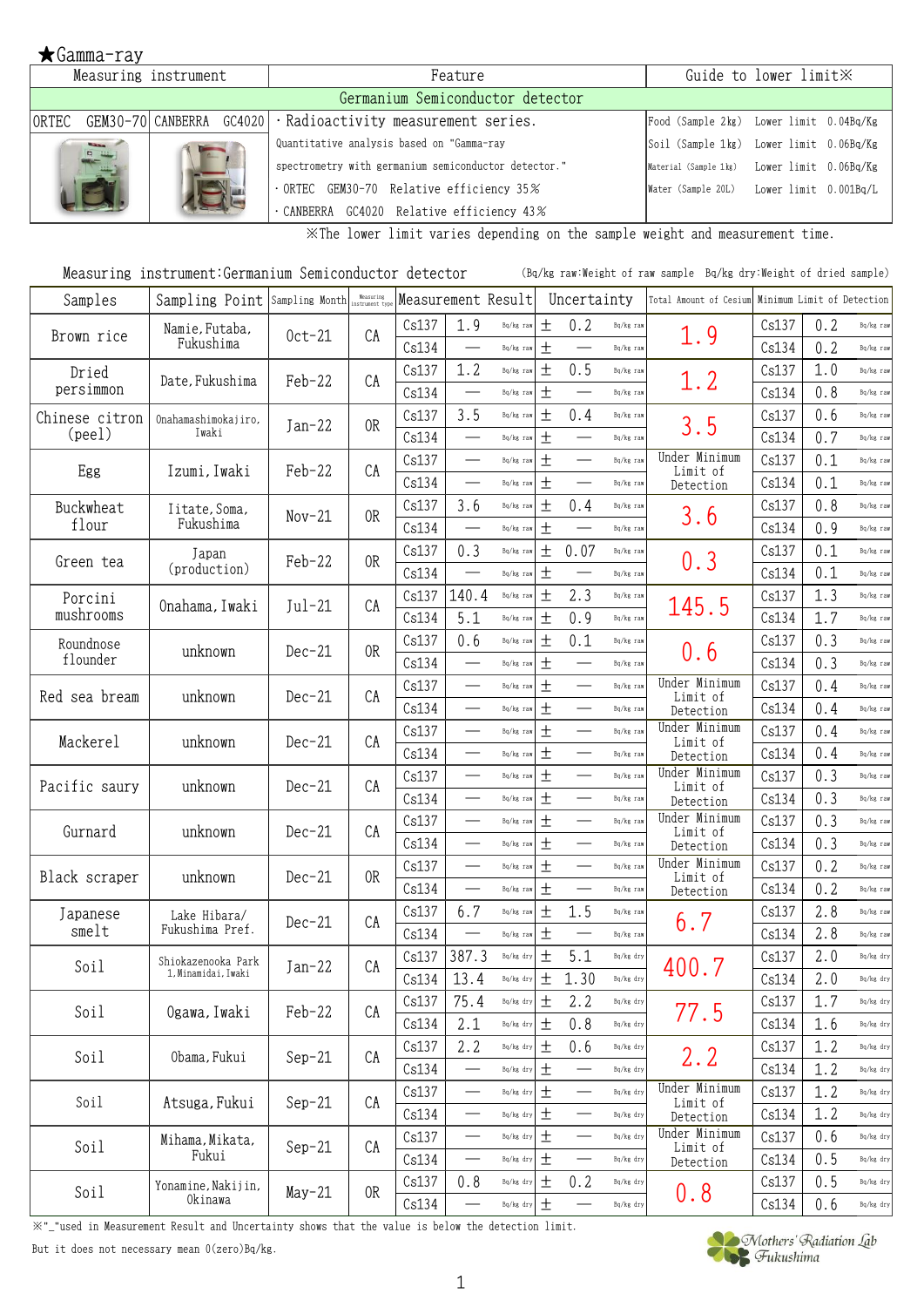(Bq/kg raw:Weight of raw sample Bq/kg dry:Weight of dried sample)

| Samples                         | Sampling Point Sampling Month Measuring            |          | Measuring      |       |                                  | Measurement Result |       | Uncertainty                       |           | Total Amount of Cesium     |       | Minimum Limit of Detection |           |
|---------------------------------|----------------------------------------------------|----------|----------------|-------|----------------------------------|--------------------|-------|-----------------------------------|-----------|----------------------------|-------|----------------------------|-----------|
| Soil                            | Ogimi, Kunigami,                                   |          | 0R             | Cs137 |                                  | Bq/kg dry          | $\pm$ |                                   | Bq/kg dry | Under Minimum<br>Limit of  | Cs137 | 0.5                        | Bq/kg dry |
|                                 | Okinawa                                            | $May-21$ |                | Cs134 | $\overline{\phantom{0}}$         | Bq/kg dry          | $\pm$ | —                                 | Bq/kg dry | Detection                  | Cs134 | 0.5                        | Bq/kg dry |
|                                 | Onna, Kunigami,                                    |          |                | Cs137 | $\overline{\phantom{0}}$         | Bq/kg dry          | $\pm$ | $\overline{\phantom{0}}$          | Bq/kg dry | Under Minimum              | Cs137 | 0.4                        | Bq/kg dry |
| Soil                            | Okinawa                                            | $May-21$ | CA             | Cs134 | $\overline{\phantom{0}}$         | Bq/kg dry          | $\pm$ |                                   | Bq/kg dry | Limit of<br>Detection      | Cs134 | 0.4                        | Bq/kg dry |
|                                 | Nishihara,                                         |          |                | Cs137 |                                  | Bq/kg dry          | $\pm$ |                                   | Bq/kg dry | Under Minimum              | Cs137 | 0.4                        | Bq/kg dry |
| Soil                            | nakagami,<br>Okinawa                               | $May-21$ | 0R             | Cs134 | $\overline{\phantom{0}}$         | Bq/kg dry          | $\pm$ |                                   | Bq/kg dry | Limit of                   | Cs134 | 0.6                        | Bq/kg dry |
|                                 |                                                    |          |                | Cs137 | $\qquad \qquad$                  | Bq/kg dry          | $\pm$ |                                   | Bq/kg dry | Detection<br>Under Minimum | Cs137 | 0.9                        | Bq/kg dry |
| Soil                            | Chinenazama,<br>Nanjo, Okinawa                     | $May-21$ | 0 <sub>R</sub> |       |                                  |                    |       |                                   |           | Limit of                   |       |                            |           |
|                                 |                                                    |          |                | Cs134 | $\overline{\phantom{0}}$         | Bq/kg dry          | $\pm$ | $\overline{\phantom{0}}$          | Bq/kg dry | Detection<br>Under Minimum | Cs134 | 1.3                        | Bq/kg dry |
| Soil                            | Tamagusuku, Nanjo                                  | $May-21$ | CA             | Cs137 |                                  | Bq/kg dry          | $\pm$ |                                   | Bq/kg dry | Limit of                   | Cs137 | 1.3                        | Bq/kg dry |
|                                 | Okinawa                                            |          |                | Cs134 | $\overline{\phantom{0}}$         | Bq/kg dry          | $\pm$ |                                   | Bq/kg dry | Detection                  | Cs134 | 1.6                        | Bq/kg dry |
| Sea sand                        | Yonamine, Nakijin,                                 | $May-21$ | CA             | Cs137 | $\overline{\phantom{0}}$         | Bq/kg dry          | $\pm$ |                                   | Bq/kg dry | Under Minimum<br>Limit of  | Cs137 | 0.6                        | Bq/kg dry |
|                                 | Okinawa                                            |          |                | Cs134 | $\frac{1}{1}$                    | Bq/kg dry          | $\pm$ |                                   | Bq/kg dry | Detection                  | Cs134 | 0.6                        | Bq/kg dry |
| Sea sand                        | Ogimi, Kunigami,                                   | $May-21$ | CA             | Cs137 | $\frac{1}{2}$                    | Bq/kg dry          | $\pm$ | $\overline{\phantom{0}}$          | Bq/kg dry | Under Minimum<br>Limit of  | Cs137 | 1.1                        | Bq/kg dry |
|                                 | Okinawa                                            |          |                | Cs134 |                                  | Bq/kg dry          | 土     |                                   | Bq/kg dry | Detection                  | Cs134 | 1.0                        | Bq/kg dry |
|                                 | Onna, Kunigami,                                    |          |                | Cs137 | $\overline{\phantom{0}}$         | Bq/kg dry          | $\pm$ | $\overline{\phantom{0}}$          | Bq/kg dry | Under Minimum              | Cs137 | 0.6                        | Bq/kg dry |
| Sea sand                        | Okinawa                                            | $May-21$ | CA             | Cs134 |                                  | Bq/kg dry          | $\pm$ |                                   | Bq/kg dry | Limit of<br>Detection      | Cs134 | 0.5                        | Bq/kg dry |
|                                 | Nishihara,                                         |          |                | Cs137 | $\overline{\phantom{0}}$         | Bq/kg dry          | $\pm$ |                                   | Bq/kg dry | Under Minimum              | Cs137 | 0.4                        | Bq/kg dry |
| Sea sand                        | Nakagami,<br>Okinawa                               | $May-21$ | 0R             | Cs134 | $\overline{\phantom{0}}$         | Bq/kg dry          | $\pm$ | $\overline{\phantom{0}}$          | Bq/kg dry | Limit of<br>Detection      | Cs134 | 0.5                        | Bq/kg dry |
|                                 |                                                    |          |                | Cs137 |                                  | Bq/kg dry          | $\pm$ |                                   | Bq/kg dry | Under Minimum              | Cs137 | 1.6                        | Bq/kg dry |
| Sea sand                        | Chinenazama,<br>Nanjo, Okinawa                     | $May-21$ | 0R             |       | $\overline{\phantom{0}}$         |                    | 土     |                                   |           | Limit of                   |       | 2.3                        | Bq/kg dry |
|                                 |                                                    |          |                | Cs134 |                                  | Bq/kg dry          |       | $\overline{\phantom{0}}$          | Bq/kg dry | Detection<br>Under Minimum | Cs134 |                            |           |
| Sea sand                        | Tamagusuku, Nanjo<br>Okinawa                       | $May-21$ | CA             | Cs137 | $\qquad \qquad$                  | Bq/kg dry          | $\pm$ |                                   | Bq/kg dry | Limit of                   | Cs137 | 1.0                        | Bq/kg dry |
|                                 |                                                    |          |                | Cs134 | $\qquad \qquad$                  | Bq/kg dry          | $\pm$ |                                   | Bq/kg dry | Detection                  | Cs134 | 1.3                        | Bq/kg dry |
| Suspended solid<br>in sea water | Onahama Port/                                      | $Jul-20$ | CA             | Cs137 |                                  | Bq/L               | $\pm$ |                                   | Bq/L      | Under Minimum<br>Limit of  | Cs137 | 0.0008                     | Bq/L      |
| (surface)                       | Iwaki City                                         |          |                | Cs134 |                                  | Bq/L               | $\pm$ |                                   | Bq/L      | Detection                  | Cs134 | 0.001                      | Bq/L      |
| Suspended solid<br>in sea water | Hiragata Port/                                     | $Jul-20$ | CA             | Cs137 | $\overline{\phantom{0}}$         | Bq/L               | $\pm$ |                                   | Bq/L      | Under Minimum<br>Limit of  | Cs137 | 0.0008                     | Bq/L      |
| (surface)                       | Ibaraki Pref.                                      |          |                | Cs134 | $\overline{\phantom{0}}$         | Bq/L               | $\pm$ | $\overbrace{\phantom{13333}}$     | Bq/L      | Detection                  | Cs134 | 0.001                      | Bq/L      |
| Suspended solid                 | Soma Port/                                         |          |                | Cs137 | $\overline{\phantom{0}}$         | Bq/L               | $\pm$ | $\overline{\phantom{0}}$          | Bq/L      | Under Minimum              | Cs137 | 0.0009                     | Bq/L      |
| in sea water<br>(surface)       | Fukushima Pref.                                    | $Apr-21$ | 0R             | Cs134 |                                  | Bq/L               | $\pm$ |                                   | Bq/L      | Limit of<br>Detection      | Cs134 | 0.001                      | Bq/L      |
| Suspended solid                 | Tomioka Port/                                      |          |                | Cs137 | 0.001                            | Bq/L               |       | ± 0.0004                          | Bq/L      |                            | Cs137 | 0.001                      | Bq/L      |
| in sea water<br>(surface)       | Fukushima Pref.                                    | $May-21$ | 0R             | Cs134 | $\overline{\phantom{0}}$         | Bq/L               | 土     |                                   | Bq/L      | 0.001                      | Cs134 | 0.001                      | Bq/L      |
| Suspended solid                 | Off the coast of Fukushima                         |          |                | Cs137 | 0.001                            | Bq/L               |       | ± 0.0003                          | Bq/L      |                            | Cs137 | 0.0007                     | Bq/L      |
| in sea water<br>(surface)       | Nuclear Power Plant1<br>Point A                    | $Aug-21$ | 0R             | Cs134 | $\overline{\phantom{0}}$         | Bq/L               | $\pm$ |                                   | Bq/L      | 0.001                      | Cs134 | 0.001                      | Bq/L      |
| Suspended solid                 | Off the coast of Fukushima                         |          |                |       |                                  |                    |       |                                   |           |                            |       |                            |           |
| in sea water                    | Nuclear Power Plant1<br>Point A                    | $Nov-21$ | 0 <sub>R</sub> | Cs137 | 0.003                            | Bq/L               |       | ± 0.0006                          | Bq/L      | 0.003                      | Cs137 | 0.001                      | Bq/L      |
| (surface)                       |                                                    |          |                | Cs134 | $\overline{\phantom{0}}$         | Bq/L               | $\pm$ |                                   | Bq/L      | Under Minimum              | Cs134 | 0.001                      | Bq/L      |
| Suspended solid<br>in sea water | Off the coast of Fukushima<br>Nuclear Power Plant1 | $Nov-21$ | CA             | Cs137 |                                  | Bq/L               | $\pm$ |                                   | Bq/L      | Limit of                   | Cs137 | 0.001                      | Bq/L      |
| (surface)                       | Point B                                            |          |                | Cs134 |                                  | Bq/L               | $\pm$ |                                   | Bq/L      | Detection                  | Cs134 | 0.001                      | Bq/L      |
| Suspended solid<br>in sea water | Off the coast of Fukushima<br>Nuclear Power Plant1 | $Nov-21$ | 0R             | Cs137 |                                  | Bq/L               | 土     |                                   | Bq/L      | Under Minimum<br>Limit of  | Cs137 | 0.001                      | Bq/L      |
| (surface)                       | Point C                                            |          |                | Cs134 | $\overbrace{\qquad \qquad }^{ }$ | Bq/L               | $\pm$ | $\overline{\phantom{0}}$          | Bq/L      | Detection                  | Cs134 | 0.002                      | Bq/L      |
| Suspended solid<br>in sea water | Off the coast of Fukushima<br>Nuclear Power Plant1 | $Nov-21$ | 0R             | Cs137 |                                  | Bq/L               | $\pm$ |                                   | Bq/L      | Under Minimum<br>Limit of  | Cs137 | 0.001                      | Bq/L      |
| (surface)                       | Point D                                            |          |                | Cs134 |                                  | Bq/L               | $\pm$ | $\overbrace{\phantom{123221111}}$ | Bq/L      | Detection                  | Cs134 | 0.001                      | Bq/L      |
| Suspended solid                 | Tomioka Port/                                      |          |                | Cs137 | 0.002                            | Bq/L               |       | ± 0.0008                          | Bq/L      |                            | Cs137 | 0.001                      | Bq/L      |
| in sea water<br>(surface)       | Fukushima Pref.                                    | $Nov-21$ | CA             | Cs134 |                                  | Bq/L               | 土     |                                   | Bq/L      | 0.002                      | Cs134 | 0.001                      | Bq/L      |
| Suspended solid                 | Soma Port/                                         |          |                | Cs137 | $\overline{\phantom{0}}$         | Bq/L               | $\pm$ |                                   | Bq/L      | Under Minimum              | Cs137 | 0.001                      | Bq/L      |
| in sea water<br>(surface)       | Fukushima Pref.                                    | $Nov-21$ | CA             | Cs134 |                                  | Bq/L               | 土     |                                   | Bq/L      | Limit of<br>Detection      | Cs134 | 0.001                      | Bq/L      |
| Suspended solid                 |                                                    |          |                | Cs137 | 0.001                            | Bq/L               |       | ± 0.0007                          | Bq/L      |                            | Cs137 | 0.001                      | Bq/L      |
| in sea water                    | Kayahama Coast/<br>Fukushima Pref.                 | $Nov-21$ | 0R             | Cs134 | $\overline{\phantom{0}}$         | Bq/L               | $\pm$ | $\overline{\phantom{0}}$          | Bq/L      | 0.001                      | Cs134 | 0.001                      | Bq/L      |
| (surface)<br>Suspended solid    |                                                    |          |                |       |                                  |                    |       |                                   |           |                            |       |                            |           |
| in sea water                    | Ukedo Port/<br>Fukushima Pref.                     | $Nov-21$ | CA             | Cs137 | 0.005                            | Bq/L               |       | ± 0.001                           | Bq/L      | 0.005                      | Cs137 | 0.001                      | Bq/L      |
| (surface)                       |                                                    |          |                | Cs134 |                                  | Bq/L               | $\pm$ |                                   | Bq/L      |                            | Cs134 | 0.001                      | Bq/L      |

※"\_"used in Measurement Result and Uncertainty shows that the value is below the detection limit.

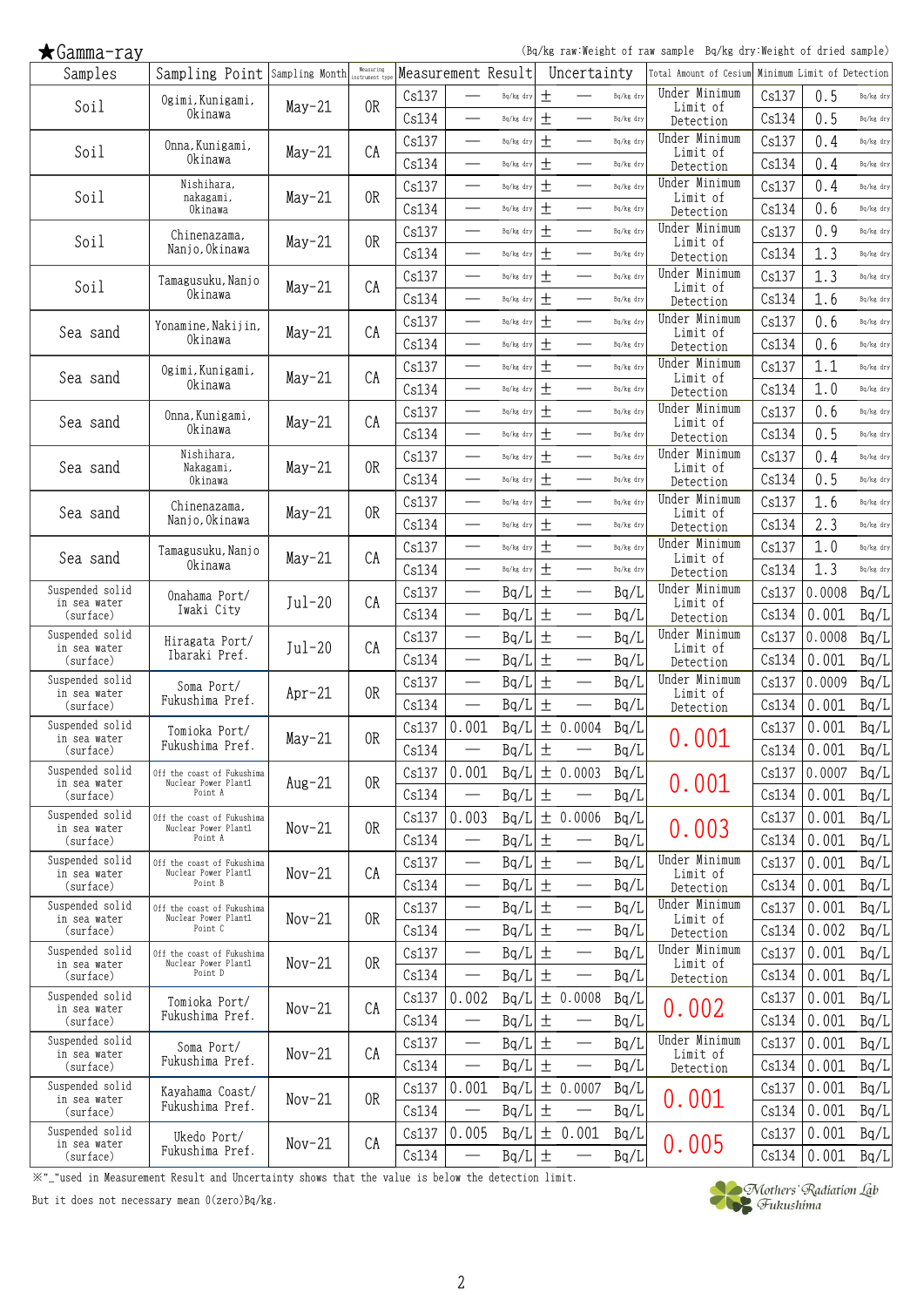| $\bigstar$ Gamma-ray        |                               |          |                             |       |                          |           |       |                                  |           | (Bq/kg raw:Weight of raw sample Bq/kg dry:Weight of dried sample) |       |                            |           |
|-----------------------------|-------------------------------|----------|-----------------------------|-------|--------------------------|-----------|-------|----------------------------------|-----------|-------------------------------------------------------------------|-------|----------------------------|-----------|
| Samples                     | Sampling Point Sampling Month |          | Measuring<br>instrument typ |       | Measurement Result       |           |       | Uncertainty                      |           | Total Amount of Cesium                                            |       | Minimum Limit of Detection |           |
| Suspended solid             | Iwasawa Beach/                | $Nov-21$ | CA                          | Cs137 | 0.007                    | Bq/L      |       | ± 0.0009                         | Bq/L      |                                                                   | Cs137 | 0.001                      | Bq/L      |
| in sea water<br>(surface)   | Fukushima Pref.               |          |                             | Cs134 |                          | Bq/L      | $\pm$ | $\overline{\phantom{0}}$         | Bq/L      | 0.007                                                             | Cs134 | 0.001                      | Bq/L      |
| Suspended solid             | Onahama Port/                 | $Nov-21$ | 0 <sub>R</sub>              | Cs137 |                          | Bq/L      | $\pm$ |                                  | Bq/L      | Under Minimum                                                     | Cs137 | 0.001                      | Bq/L      |
| in sea water<br>(surface)   | Iwaki City                    |          |                             | Cs134 |                          | Bq/L      | $\pm$ | $\overline{\phantom{m}}$         | Bq/L      | Limit of<br>Detection                                             | Cs134 | 0.002                      | Bq/L      |
| Suspended solid             | Tadami, Minamiaizu,           |          |                             | Cs137 | 0.001                    | Bq/L      |       | ± 0.0007                         | Bq/L      |                                                                   | Cs137 | 0.001                      | Bq/L      |
| in river water<br>(surface) | Fukushima                     | $Jun-21$ | CA                          | Cs134 |                          | Bq/L      | $\pm$ |                                  | Bq/L      | 0.001                                                             | Cs134 | 0.001                      | Bq/L      |
| Suspended solid             | Fuzawa River/                 |          |                             | Cs137 |                          | Bq/L      | $\pm$ |                                  | Bq/L      | Under Minimum                                                     | Cs137 | 0.001                      | Bq/L      |
| in river water<br>(surface) | Fukushima Pref.               | $Jul-21$ | 0 <sub>R</sub>              | Cs134 |                          | Bq/L      | 土     | $\overbrace{\qquad \qquad }^{ }$ | Bq/L      | Limit of<br>Detection                                             | Cs134 | 0.001                      | Bq/L      |
|                             | Hirono, Futaba,               |          |                             | Cs137 | 3.5                      | Bq/kg raw | $\pm$ | 1.6                              | Bq/kg raw |                                                                   | Cs137 | 3.3                        | Bq/kg raw |
| Raw cotton                  | Fukushima                     | $Sep-20$ | 0R                          | Cs134 |                          | Bq/kg raw | $\pm$ |                                  | Bq/kg raw | 3.5                                                               | Cs134 | 5.2                        | Bq/kg raw |
|                             | Hirono, Futaba,               |          |                             | Cs137 | 3.4                      | Bq/kg raw | 土     | 1.0                              | Bq/kg raw |                                                                   | Cs137 | 1.9                        | Bq/kg raw |
| Raw cotton                  | Fukushima                     | $Feb-22$ | 0 <sub>R</sub>              | Cs134 | $\overline{\phantom{0}}$ | Bq/kg raw | $\pm$ |                                  | Bq/kg raw | 3.4                                                               | Cs134 | 2.4                        | Bq/kg raw |
|                             | Ogawa, Iwaki                  | $Feb-22$ | CA                          | Cs137 | $\overline{\phantom{0}}$ | Bq/kg raw | $\pm$ |                                  | Bq/kg rav | Under Minimum                                                     | Cs137 | 1.1                        | Bq/kg raw |
| Raw cotton                  |                               |          |                             | Cs134 | $\qquad \qquad$          | Bq/kg raw | $\pm$ |                                  | Bq/kg raw | Limit of<br>Detection                                             | Cs134 | 1.1                        | Bq/kg raw |
|                             | Kamiyagyu,                    |          |                             | Cs137 |                          | Bq/kg raw | $\pm$ |                                  | Bq/kg raw | Under Minimum                                                     | Cs137 | 0.8                        | Bq/kg raw |
| Raw cotton                  | Yotsukura, Iwaki              | $Feb-22$ | CA                          | Cs134 |                          | Bq/kg raw | $\pm$ |                                  | Bq/kg raw | Limit of<br>Detection                                             | Cs134 | 1.0                        | Bq/kg raw |
|                             | Tairahirakubo,                | $Feb-22$ | 0 <sub>R</sub>              | Cs137 | 1.4                      | Bq/kg raw | $\pm$ | 0.4                              | Bq/kg raw |                                                                   | Cs137 | 0.7                        | Bq/kg raw |
| Raw cotton                  | Iwaki                         |          |                             | Cs134 |                          | Bq/kg raw | $\pm$ | $\qquad \qquad$                  | Bq/kg raw | 1.4                                                               | Cs134 | 0.8                        | Bq/kg raw |
|                             | Kaminemoto,                   |          |                             | Cs137 |                          | Bq/kg raw | $\pm$ | $\qquad \qquad$                  | Bq/kg raw | Under Minimum                                                     | Cs137 | 0.9                        | Bq/kg raw |
| Raw cotton                  | Tono, Iwaki                   | $Feb-22$ | CA                          | Cs134 | $\overline{\phantom{0}}$ | Bq/kg raw | $+$   | $\qquad \qquad$                  | Bq/kg raw | Limit of<br>Detection                                             | Cs134 | 0.9                        | Bq/kg raw |
|                             | Onahamanoda,                  | $Feb-22$ | 0R                          | Cs137 |                          | Bq/kg raw | $\pm$ |                                  | Bq/kg rav | Under Minimum                                                     | Cs137 | 0.7                        | Bq/kg raw |
| Raw cotton                  | Iwaki                         |          |                             | Cs134 |                          | Bq/kg raw | $\pm$ |                                  | Bq/kg rav | Limit of<br>Detection                                             | Cs134 | 0.7                        | Bq/kg raw |
|                             | Onahamakaziro,                |          | 0R                          | Cs137 | $\overline{\phantom{0}}$ | Bq/kg raw | $\pm$ |                                  | Bq/kg rav | Under Minimum                                                     | Cs137 | 0.8                        | Bq/kg raw |
| Raw cotton                  | Iwaki                         | $Feb-22$ |                             | Cs134 | $\overline{\phantom{0}}$ | Bq/kg raw | $+$   | $\overline{\phantom{0}}$         | Bq/kg raw | Limit of<br>Detection                                             | Cs134 | 0.8                        | Bq/kg raw |
|                             | Takiziri, Izumi,              |          |                             | Cs137 |                          | Bq/kg raw | $\pm$ |                                  | Bq/kg raw | Under Minimum                                                     | Cs137 | 0.9                        | Bq/kg raw |
| Raw cotton                  | Iwaki                         | Feb-22   | 0R                          | Cs134 | $\overline{\phantom{0}}$ | Bq/kg raw | $\pm$ | $\qquad \qquad$                  | Bq/kg raw | Limit of<br>Detection                                             | Cs134 | 1.0                        | Bq/kg raw |
|                             |                               |          |                             | Cs137 | $\overline{\phantom{0}}$ | Bq/kg raw | 土     |                                  | Bq/kg raw | Under Minimum                                                     | Cs137 | 0.5                        | Bq/kg raw |
| Pine leaves                 | Obama, Fukui                  | $Sep-21$ | CA                          | Cs134 |                          | Bq/kg raw | $\pm$ |                                  | Bq/kg raw | Limit of<br>Detection                                             | Cs134 | 0.5                        | Bq/kg raw |

※"\_"used in Measurement Result and Uncertainty shows that the value is below the detection limit.

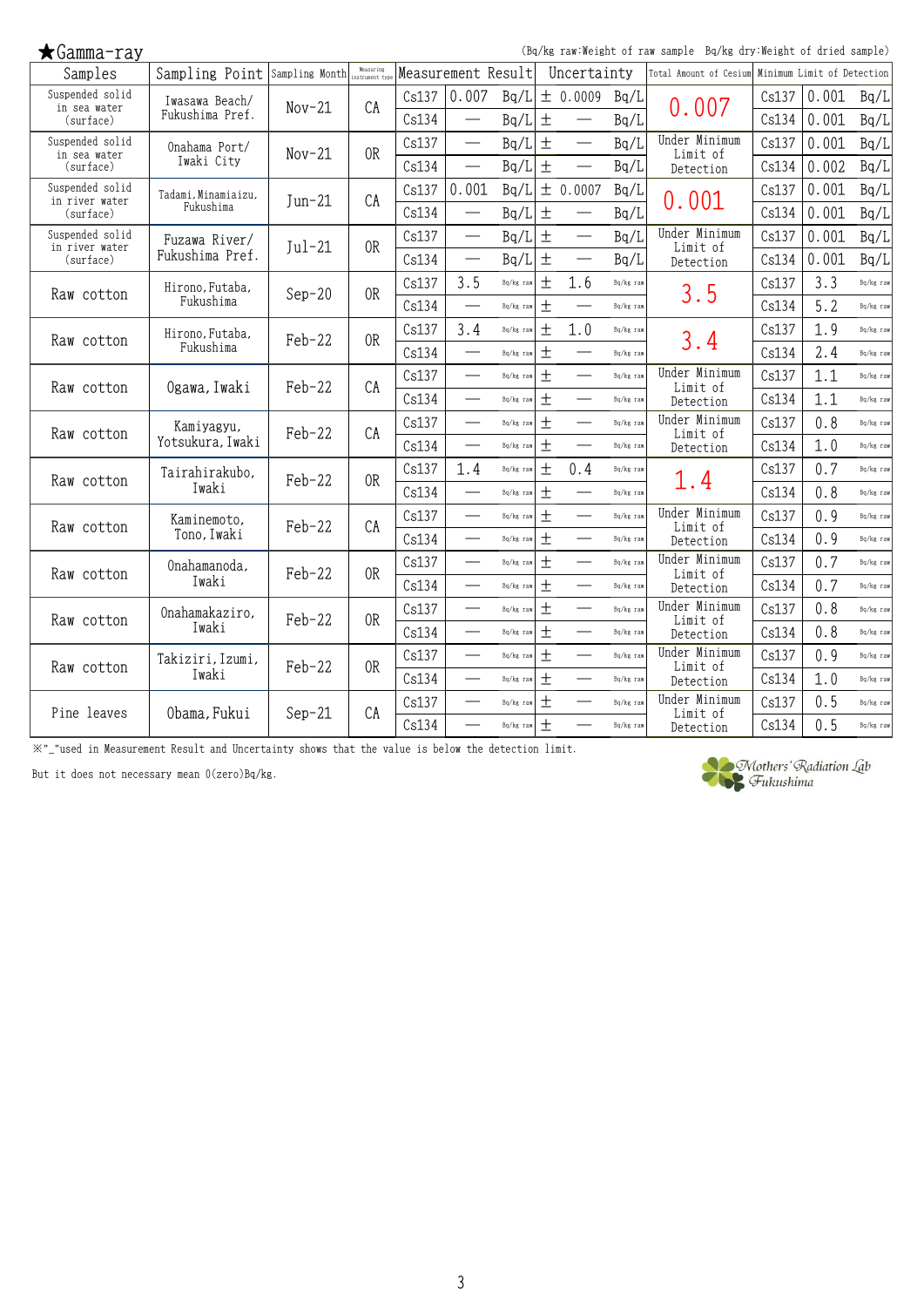| $\bigstar$ Beta-ray              |                                                   |                                                                                                                                                                                                |
|----------------------------------|---------------------------------------------------|------------------------------------------------------------------------------------------------------------------------------------------------------------------------------------------------|
| Measuring instrument             | Feature                                           |                                                                                                                                                                                                |
|                                  | Liquid Scintillation Counter                      |                                                                                                                                                                                                |
| Product of Hidex<br>HIDEX 300SLL | Product of PerkinElmer Japan<br>Quantulus GCT 622 | Equipment for measuring low-energy<br>beta-ray emission nuclides                                                                                                                               |
|                                  | <i>DPLATFORM</i>                                  | Measuring nuclide<br>Organically bound 3H Harf-life 12.3 years<br>Free-water 3H Harf-life 12.3 years<br>All samples are measured in liquid<br>condition after several days of<br>pretreatment. |

|                                 | (Bq/Kg raw:Weight of raw sample Bq/Kg dry:Weight of dried sample) |                |          |                                        |           |       |             |                    |                            |             |  |
|---------------------------------|-------------------------------------------------------------------|----------------|----------|----------------------------------------|-----------|-------|-------------|--------------------|----------------------------|-------------|--|
| Samples                         | Sampling Point                                                    | Sampling Month |          | Measurement Result                     |           |       | Uncertainty |                    | Minimum Limit of Detection |             |  |
| Sea water<br>(surface)          | Soma Port/<br>Fukushima Pref.                                     | $Nov-21$       | T (Free) | Under Minimum<br>Limit of<br>Detection | Bq/L      | 土     |             | Bq/L               | 0.19                       | Bq/L        |  |
| Sea water<br>(surface)          | Kayahama Coast/<br>Fukushima Pref.                                | $Nov-21$       | T (Free) | Under Minimum<br>Limit of<br>Detection | Bq/L      | $\pm$ |             | Bq/L               | 0.20                       | Bq/L        |  |
| Sea water<br>(surface)          | Ukedo Port/<br>Fukushima Pref.                                    | $Nov-21$       | T (Free) | Under Minimum<br>Limit of<br>Detection | Bq/L      | $\pm$ |             | Bq/L               | 0.20                       | Bq/L        |  |
| Sea water<br>(surface)          | Futaba Beach/<br>Fukushima Pref.                                  | $Nov-21$       | T (Free) | Under Minimum<br>Limit of<br>Detection | Bq/L      | $\pm$ |             | Bq/L               | 0.19                       | Bq/L        |  |
| Sea water<br>(surface)          | Kumagawa Estuary/<br>Fukushima Pref.                              | $Nov-21$       | T (Free) | Under Minimum<br>Limit of<br>Detection | Bq/L      | $\pm$ |             | Bq/L               | 0.19                       | Bq/L        |  |
| Sea water<br>(surface)          | Iwasawa Beach/<br>Fukushima Pref.                                 | $Nov-21$       | T (Free) | Under Minimum<br>Limit of<br>Detection | Bq/L      | $\pm$ |             | Bq/L               | 0.19                       | Bq/L        |  |
| Sea water<br>(surface)          | Onahama Port/<br>Iwaki City                                       | $Nov-21$       | T (Free) | Under Minimum<br>Limit of<br>Detection | Bq/L      | 土     |             | Bq/L               | 0.19                       | Bq/L        |  |
| Chinese<br>cabbage              | Kashima,<br>Minamisoma,<br>Fukushima                              | $Nov-18$       | Sr90     | 3.24                                   | Bq/kg dry | 土     | 0.28        | $Bq/kg$ dry $0.38$ |                            | Bq/kg dry   |  |
| Yuzu                            | Kashima,<br>Minamisoma,<br>Fukushima                              | $Nov-18$       | Sr90     | 0.33                                   | Bq/kg dry | 土     | 0.08        | Bq/kg dry $0.12$   |                            | Bq/kg dry   |  |
| Chestnut<br>(fruit)             | Kumamoto Pref.                                                    | $Sep-19$       | Sr90     | Under Minimum<br>Limit of<br>Detection | Bq/kg dry | 土     |             | $Bq/kg$ dry $0.17$ |                            | Bq/kg dry   |  |
| Octopus                         | Iwaki City                                                        | $Nov-19$       | Sr90     | Under Minimum<br>Limit of<br>Detection | Bq/kg dry | 土     |             | $Bq/kg$ dry $0.16$ |                            | Bq/kg dry   |  |
| Oyster<br>$(shell \cdot flesh)$ | Tomioka Port/<br>Fukushima Pref.                                  | $Aug-20$       | Sr90     | Under Minimum<br>Limit of<br>Detection | Bq/kg dry | 土     |             | $Bq/kg$ dry $0.78$ |                            | Bq/kg dry   |  |
| Spisula<br>(flesh)              | Iwaki City                                                        | Aug $-20$      | Sr90     | Under Minimum<br>Limit of<br>Detection | Bq/kg dry | 土     |             | $Bq/kg$ dry $0.20$ |                            | $Bq/kg$ dry |  |
| Soil                            | Soma, Fukushima                                                   | $Sep-20$       | Sr90     | Under Minimum<br>Limit of<br>Detection | Bq/kg dry | 土     |             | $Bq/kg$ dry $0.85$ |                            | $Bq/kg$ dry |  |
| Soil                            | Yamashita Park<br>Izumitamatsuyu, Iwaki                           | $0ct-20$       | Sr90     | Under Minimum<br>Limit of<br>Detection | Bq/kg dry | 土     |             | $Bq/kg$ dry $0.80$ |                            | Bq/kg dry   |  |
| Soil                            | Izumishimizu Park<br>5, Izumi, Iwaki                              | $Dec-20$       | Sr90     | Under Minimum<br>Limit of<br>Detection | Bq/kg dry | 土     |             | $Bq/kg$ dry $0.84$ |                            | Bq/kg dry   |  |
| Soil                            | Izumigaokanishi Park<br>2,Izumigaoka,Iwaki                        | $Dec-20$       | Sr90     | 1.46                                   | Bq/kg dry | 土     | 0.55        | Bq/kg dry $0.83$   |                            | Bq/kg dry   |  |

\*"\_" used in Measurement Result and Uncertainty shows that the value is below the detection limit.<br>But it does not necessary mean 0(zero)Bq/kg.<br>Fukushima

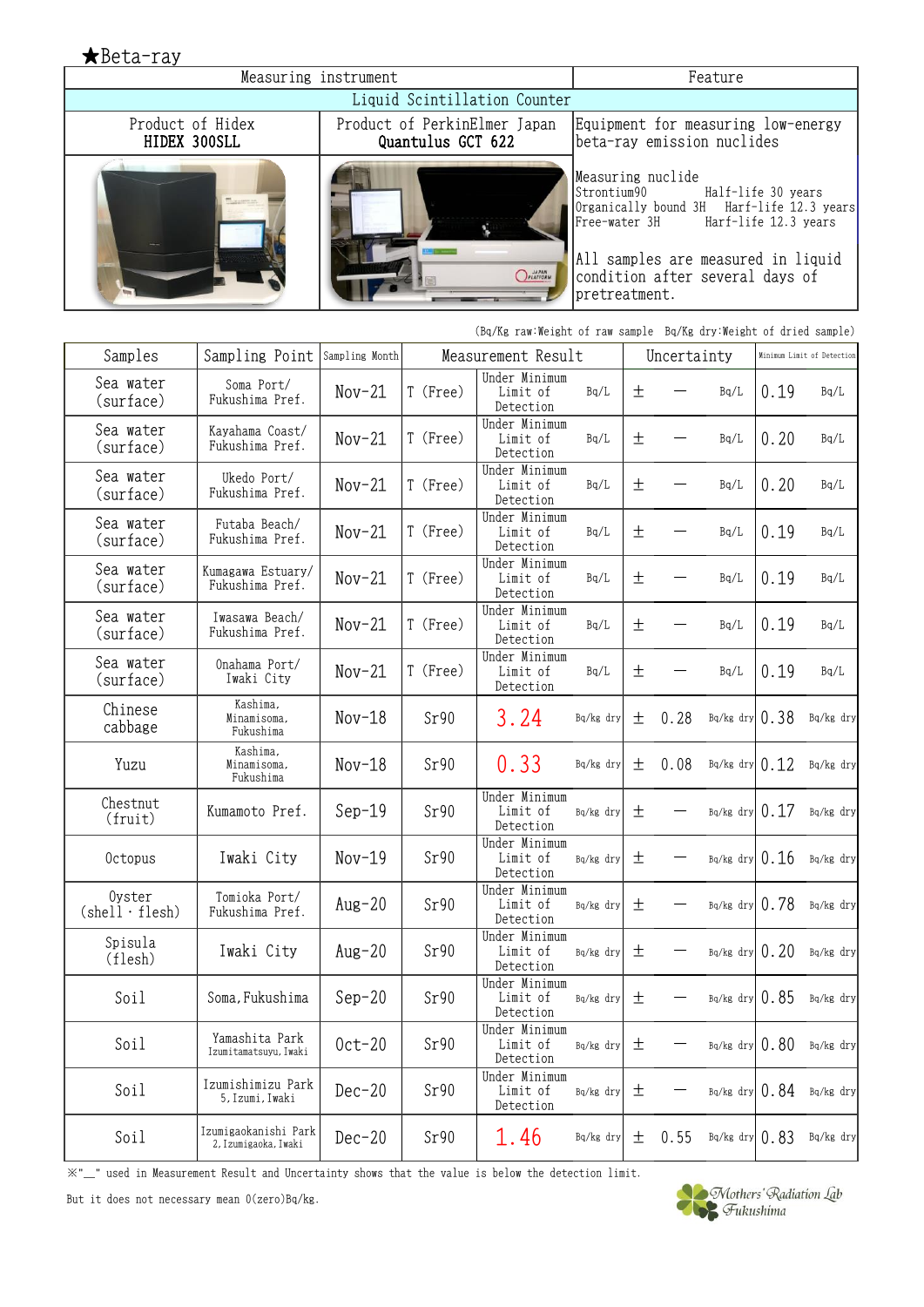|  |  | $\bigstar$ Beta-ray |  |  |
|--|--|---------------------|--|--|
|--|--|---------------------|--|--|

(Bq/Kg raw:Weight of raw sample Bq/Kg dry:Weight of dried sample)

| Samples                      | Sampling Point                                   | Sampling Month | Measurement Result |                                        | Uncertainty              | Minimum Limit of Detection |  |                    |        |           |
|------------------------------|--------------------------------------------------|----------------|--------------------|----------------------------------------|--------------------------|----------------------------|--|--------------------|--------|-----------|
| Soil                         | Izumigaoka Park<br>Izumigaoka, Iwaki             | $Dec-20$       | Sr90               | Under Minimum<br>Limit of<br>Detection | Bq/kg dry                | 土                          |  | $Bq/kg$ dry $0.80$ |        | Bq/kg dry |
| Soil                         | Izumigaokachuo Park<br>2, Izumigaoka, Iwaki      | $Dec-20$       | Sr90               | Under Minimum<br>Limit of<br>Detection | Bq/kg dry                | 土                          |  | Bq/kg dry $0.84$   |        | Bq/kg dry |
| Soil                         | Izumigaokaminami<br>Park<br>2, Izumigaoka, Iwaki | $Jan-21$       | Sr90               | Under Minimum<br>Limit of<br>Detection | Bq/kg dry                | 土                          |  | $Bq/kg$ dry $0.88$ |        | Bq/kg dry |
| Soil                         | Hayamaminami Park<br>Hayama, Iwaki               | $Sep-20$       | Sr90               | Under Minimum<br>Limit of<br>Detection | Bq/kg dry                | 土                          |  | Bq/kg dry $0.82$   |        | Bq/kg dry |
| Soil                         | Havamanishi Park<br>Hayama, Iwaki                | $Sep-20$       | Sr90               | Under Minimum<br>Limit of<br>Detection | Bq/kg dry                | 土                          |  | $Bq/kg$ dry $0.82$ |        | Bq/kg dry |
| River sand<br>$(0-5cm$ deep) | Abukuma River/<br>Miyagi Pref                    | $Dec-20$       | Sr90               | Under Minimum<br>Limit of<br>Detection | Bq/kg dry                | 土                          |  | $Bq/kg$ dry $0.82$ |        | Bq/kg dry |
| Sea water<br>(surface)       | Soma Port/<br>Fukushima Pref.                    | $Nov-21$       | Sr90               | Under Minimum<br>Limit of<br>Detection | Bq/L                     | 土                          |  | Bq/L               | 0.0007 | Bq/L      |
| Sea water<br>(surface)       | Ukedo Port/<br>Fukushima Pref.                   | $Nov-21$       | Sr90               | Under Minimum<br>Limit of<br>Detection | Bq/L                     | 土                          |  | Bq/L               | 0.0007 | Bq/L      |
| Sea water<br>(surface)       | Kumagawa Estuary/<br>Fukushima Pref.             | $Nov-21$       | Sr90               | Under Minimum<br>Limit of<br>Detection | Bq/L                     | 土                          |  | Bq/L               | 0.0007 | Bq/L      |
| Sea water<br>(surface)       | Iwasawa Beach/<br>Fukushima Pref.                | $Nov-21$       | Sr90               | Under Minimum<br>Limit of<br>Detection | $\mathtt{Bq}/\mathtt{L}$ | $\pm$                      |  | Bq/L               | 0.0006 | Bq/L      |
| Sea water<br>(surface)       | Onahama Port/<br>Fukushima Pref.                 | $Nov-21$       | Sr90               | Under Minimum<br>Limit of<br>Detection | Bq/L                     | $\pm$                      |  | Bq/L               | 0.0007 | Bq/L      |
| River water                  | Kido River/<br>Fukushima Pref                    | $Dec-21$       | Sr90               | Under Minimum<br>Limit of<br>Detection | Bq/L                     | 土                          |  | Bq/L               | 0.0008 | Bq/L      |

※"\_" used in Measurement Result and Uncertainty shows that the value is below the detection limit.